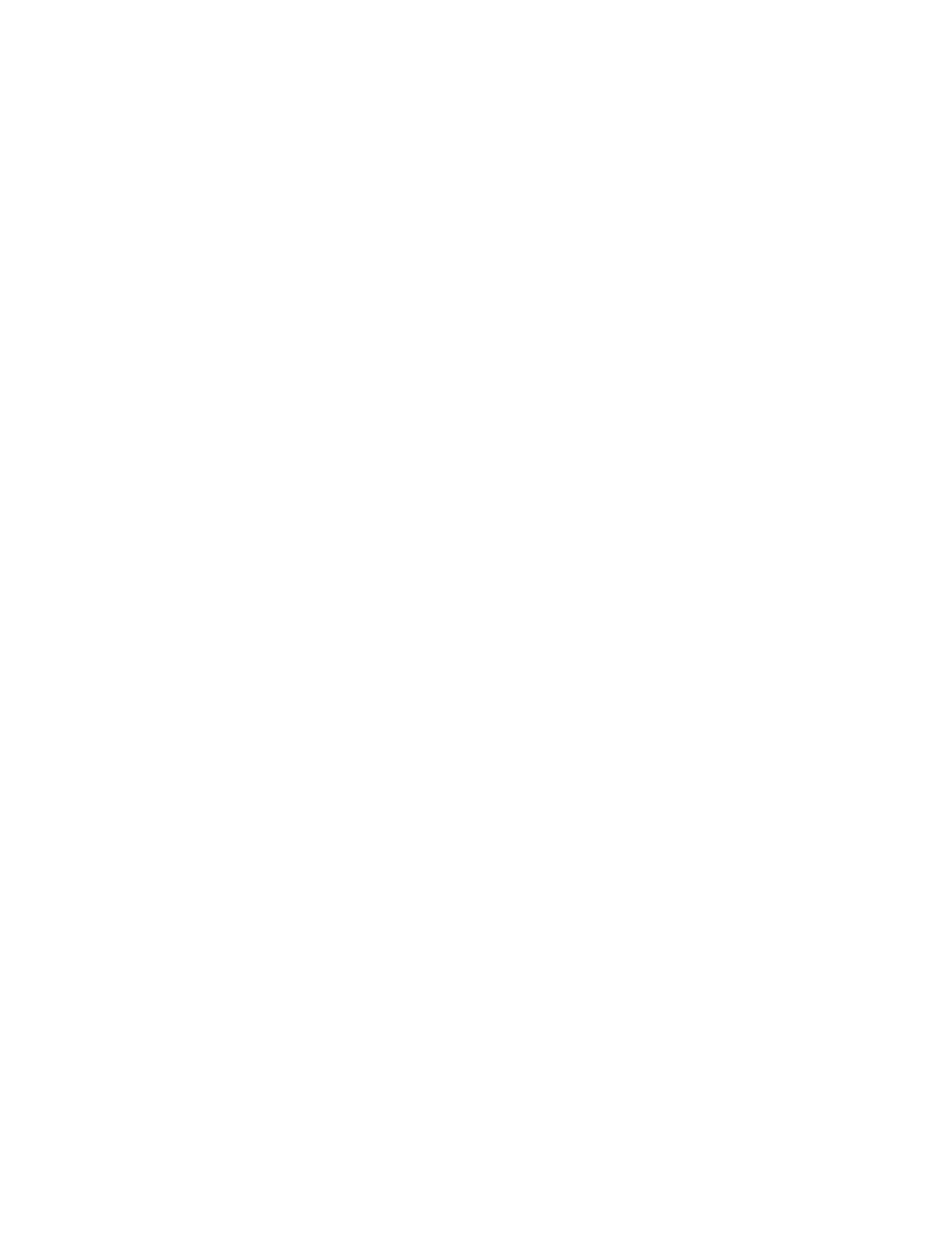# **Table of Contents**

### **[Portfolios of Investments](#page-3-0)**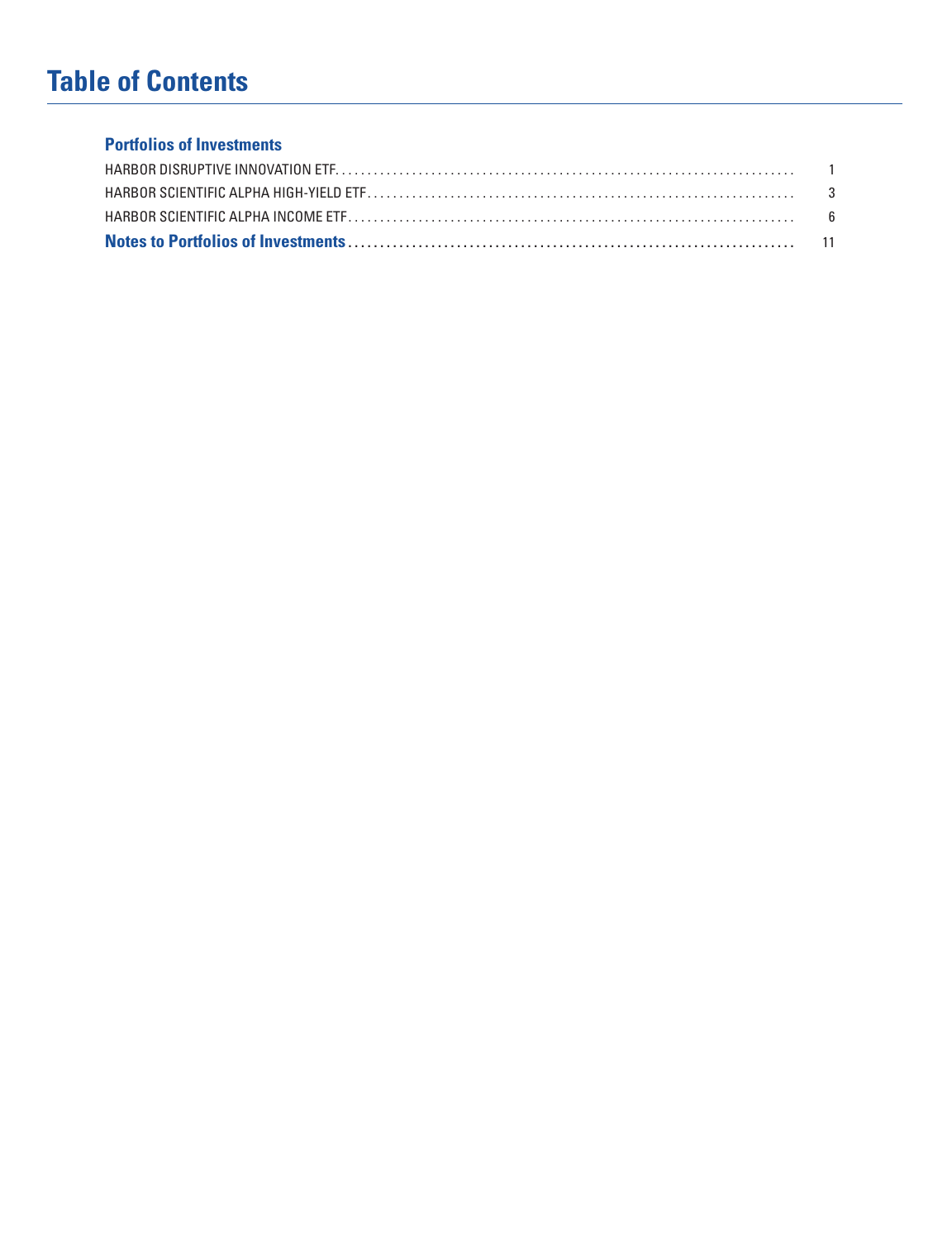# <span id="page-3-0"></span>**Harbor Disruptive Innovation ETF PORTFOLIO OF INVESTMENTS—January 31, 2022 (Unaudited)**

*Value and Cost Amounts in Thousands*

### **COMMON STOCKS—99.1%**

| <b>Shares</b>     |                                                          | Value    |
|-------------------|----------------------------------------------------------|----------|
|                   | AUTOMOBILES-3.8%                                         |          |
| 241               |                                                          |          |
|                   |                                                          |          |
| <b>BANKS-0.5%</b> |                                                          |          |
| 45                | SVB Financial Group <sup>*</sup>                         | 26       |
|                   | BIOTECHNOLOGY-9.6%                                       |          |
| 2,300             |                                                          | 15       |
| 3,573             |                                                          | 41       |
| 613               |                                                          | 32       |
| 414               | Ascendis Pharma AS ADR (Denmark) <sup>*,1</sup>          | 50       |
| 5,661             | Autolus Therapeutics plc ADR (United Kingdom)*,1         | 23       |
| 1,380             |                                                          | 23       |
| 854               | Bicycle Therapeutics plc ADR (United Kingdom)*,1         | 42       |
| 339               | Blueprint Medicines Corp. *                              | 26       |
| 690               | C4 Therapeutics Inc. <sup>*</sup>                        | 17       |
| 4,036<br>377      | Fate Therapeutics Inc. <sup>*</sup>                      | 12<br>16 |
|                   | Freeline Therapeutics Holdings plc ADR (United           |          |
| 4,541             |                                                          | 6        |
| 1,276             |                                                          | 21       |
| 2,884             |                                                          | 32       |
| 459               |                                                          | 27       |
| 423               |                                                          | 18       |
| 6,736             |                                                          | 10       |
| 4,744             |                                                          | 16       |
| 6,900             | Orchard Therapeutics plc ADR (United Kingdom)*,1         | 7        |
| 3.026             | Precision BioSciences Inc. <sup>*</sup>                  | 14       |
| 948               |                                                          | 25       |
| 914               |                                                          | 18       |
| 2,175             | Rocket Pharmaceuticals Inc. <sup>*</sup>                 | 36       |
| 10,607            |                                                          | 22       |
| 2,046             | TCR <sup>2</sup> Therapeutics Inc. <sup>*</sup>          | 7        |
| 795               | UniQure NV (Netherlands) <sup>*</sup>                    | 14       |
|                   |                                                          | 570      |
|                   | <b>BUILDING PRODUCTS-0.8%</b>                            |          |
| 516               |                                                          | 47       |
|                   |                                                          |          |
|                   | <b>CAPITAL MARKETS-1.3%</b>                              |          |
| 407               |                                                          | 77       |
|                   | <b>CONTAINERS &amp; PACKAGING-3.0%</b>                   |          |
| 1,808             |                                                          | 176      |
|                   |                                                          |          |
|                   | <b>ELECTRIC UTILITIES-0.3%</b>                           |          |
| 201               |                                                          | 16       |
|                   | <b>ENTERTAINMENT-2.0%</b>                                |          |
| 104               |                                                          | 45       |
| 475               | Sea Ltd. ADR (Singapore) <sup>*,1</sup>                  | 71       |
|                   |                                                          | 116      |
|                   |                                                          |          |
|                   | <b>EQUITY REAL ESTATE INVESTMENT TRUSTS (REITs)-0.8%</b> |          |
| 257               | Crown Castle International Corp.                         | 47       |
|                   |                                                          |          |
|                   | <b>HEALTH CARE EQUIPMENT &amp; SUPPLIES-2.9%</b>         |          |
| 69<br>58          | IDEXX Laboratories Inc. <sup>*</sup>                     | 30<br>29 |
| 139               |                                                          | 34       |
| 85                |                                                          | 19       |
| 293               | Tandem Diabetes Care Inc. <sup>*</sup>                   | 35       |
| 68                |                                                          | 27       |
|                   |                                                          | 174      |
|                   |                                                          |          |

### **COMMON STOCKS—Continued**

| <b>Shares</b>     |                                                                                                       | <b>Value</b> |
|-------------------|-------------------------------------------------------------------------------------------------------|--------------|
| 198               | <b>HEALTH CARE PROVIDERS &amp; SERVICES-0.5%</b>                                                      | 27           |
| 29                | <b>HOTELS, RESTAURANTS &amp; LEISURE-0.7%</b><br>Chipotle Mexican Grill Inc. <sup>*</sup>             | 43           |
|                   | <b>INTERACTIVE MEDIA &amp; SERVICES-8.7%</b>                                                          |              |
| 33                | Alphabet Inc. Class A*                                                                                | 89           |
| 51<br>210         | Alphabet Inc. Class C*                                                                                | 138<br>66    |
| 1,821             | Tencent Holdings Ltd. ADR (China) <sup>1</sup>                                                        | 114          |
| 1,829<br>687      | ZoomInfo Technologies Inc.*                                                                           | 69<br>36     |
|                   |                                                                                                       | 512          |
|                   |                                                                                                       |              |
| 96                | <b>INTERNET &amp; DIRECT MARKETING RETAIL-7.8%</b>                                                    | 287          |
| 979               |                                                                                                       | 111          |
| 58                | MercadoLibre Inc. (Argentina) <sup>*</sup>                                                            | 66           |
|                   |                                                                                                       | 464          |
| IT SERVICES-10.6% |                                                                                                       |              |
| 46                | Adyen NV (Netherlands) <sup>*,2</sup>                                                                 | 93           |
| 639<br>367        |                                                                                                       | 78<br>35     |
| 57                |                                                                                                       | 23           |
| 253               |                                                                                                       | 50           |
| 374<br>89         | Shopify Inc. (Canada) <sup>*</sup>                                                                    | 64<br>86     |
| 274               |                                                                                                       | 76           |
| 602               |                                                                                                       | 124          |
|                   |                                                                                                       | 629          |
|                   | <b>LEISURE PRODUCTS-0.5%</b>                                                                          |              |
| 1.140             |                                                                                                       | 31           |
|                   | LIFE SCIENCES TOOLS & SERVICES-2.5%                                                                   |              |
| 42<br>238         | Bio-Rad Laboratories Inc. <sup>*</sup>                                                                | 25<br>64     |
| 53                | Lonza Group AG (Switzerland).                                                                         | 36           |
| 15                |                                                                                                       | 22           |
|                   |                                                                                                       | 147          |
| MEDIA-2.0%        |                                                                                                       |              |
| 3.595             |                                                                                                       | 120          |
|                   | <b>PHARMACEUTICALS-1.1%</b>                                                                           |              |
| 491<br>309        |                                                                                                       | 35<br>32     |
|                   |                                                                                                       | 67           |
|                   |                                                                                                       |              |
| 1.850             | <b>REAL ESTATE MANAGEMENT &amp; DEVELOPMENT-0.9%</b>                                                  | 55           |
|                   |                                                                                                       |              |
| 295               | <b>SEMICONDUCTORS &amp; SEMICONDUCTOR EQUIPMENT-15.3%</b><br>Advanced Micro Devices Inc. <sup>*</sup> | 34           |
| 321               | Applied Materials Inc                                                                                 | 44           |
| 91                | ASML Holding NV (Netherlands)                                                                         | 61           |
| 356<br>2,125      |                                                                                                       | 210<br>165   |
| 630               |                                                                                                       | 154          |
|                   | Taiwan Semiconductor Manufacturing Co. Ltd. ADR                                                       |              |
| 940<br>690        |                                                                                                       | 115<br>124   |
|                   |                                                                                                       | 907          |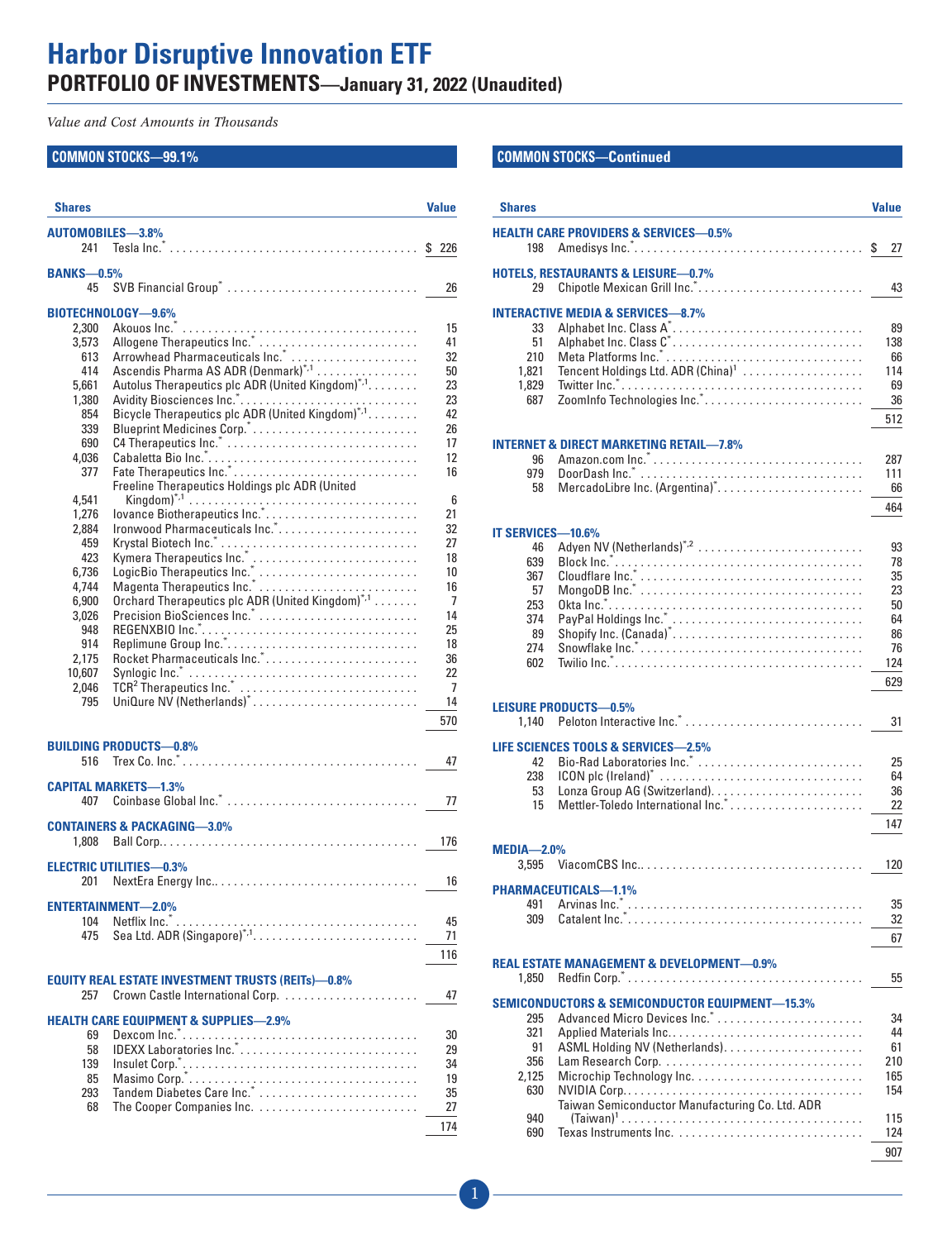# **Harbor Disruptive Innovation ETF PORTFOLIO OF INVESTMENTS—Continued**

#### *Value and Cost Amounts in Thousands*

#### **COMMON STOCKS—Continued**

| <b>Shares</b>  |                                                                                                                | Value |
|----------------|----------------------------------------------------------------------------------------------------------------|-------|
| SOFTWARE-20.4% |                                                                                                                |       |
| 330            |                                                                                                                | 107   |
| 271            |                                                                                                                | 30    |
| 426            | Cadence Design Systems Inc.*                                                                                   | 65    |
| 58             |                                                                                                                | 28    |
| 592            | Lightspeed Commerce Inc. (Canada) <sup>*</sup>                                                                 | 19    |
| 892            |                                                                                                                | 277   |
| 163            | MicroStrategy Inc. <sup>*</sup>                                                                                | 60    |
| 1.862          | Sailpoint Technologies Holdings Inc.*                                                                          | 72    |
| 721            | salesforce.com $\ln c$ , $\ldots$ , $\ldots$ , $\ldots$ , $\ldots$ , $\ldots$ , $\ldots$ , $\ldots$ , $\ldots$ | 168   |
| 253            |                                                                                                                | 148   |
| 447            |                                                                                                                | 113   |
| 354            |                                                                                                                | 35    |
| 393            |                                                                                                                | 61    |
| 104            | Zscaler Inc."                                                                                                  | 27    |
|                |                                                                                                                |       |

#### **COMMON STOCKS—Continued**

| <b>Shares</b>                                                                     | Value |
|-----------------------------------------------------------------------------------|-------|
| <b>SPECIALTY RETAIL-1.3%</b>                                                      |       |
| <b>WIRELESS TELECOMMUNICATION SERVICES-1.8%</b>                                   |       |
| <b>TOTAL COMMON STOCKS</b>                                                        |       |
| <b>TOTAL INVESTMENTS-99.1%</b><br>CASH AND OTHER ASSETS, LESS LIABILITIES-0.9% 56 |       |
|                                                                                   |       |

#### **FAIR VALUE MEASUREMENTS**

All investments as of January 31, 2022 (as disclosed in the preceding Portfolio of Investments) were classified as Level 1. There were no Level 3 investments as of January 31, 2022 or December 1, 2021 (inception).

For more information on valuation inputs and their aggregation into the levels identified above, please refer to the Fair Value Measurements and Disclosures in Note 2 of the accompanying Notes to Portfolios of Investments.

The accompanying notes are an integral part of the Portfolios of Investments.

<sup>\*</sup> Non-income producing security

<sup>1</sup> Depositary receipts such as American Depositary Receipts (ADRs), Global Depositary Receipts (GDRs) and other country specific depositary receipts are certificates evidencing ownership of shares of a foreign issuer. These certificates are issued by depositary banks and generally trade on an established market in the U.S. or elsewhere.

<sup>2</sup> Securities purchased in a transaction exempt from registration under Rule 144A of the Securities Act of 1933. These securities may be resold in transactions exempt from registration, normally to qualified institutional buyers. The Fund has no right to demand registration of these securities. As of January 31, 2022, the aggregate value of these securities was \$93 or 2% of net assets.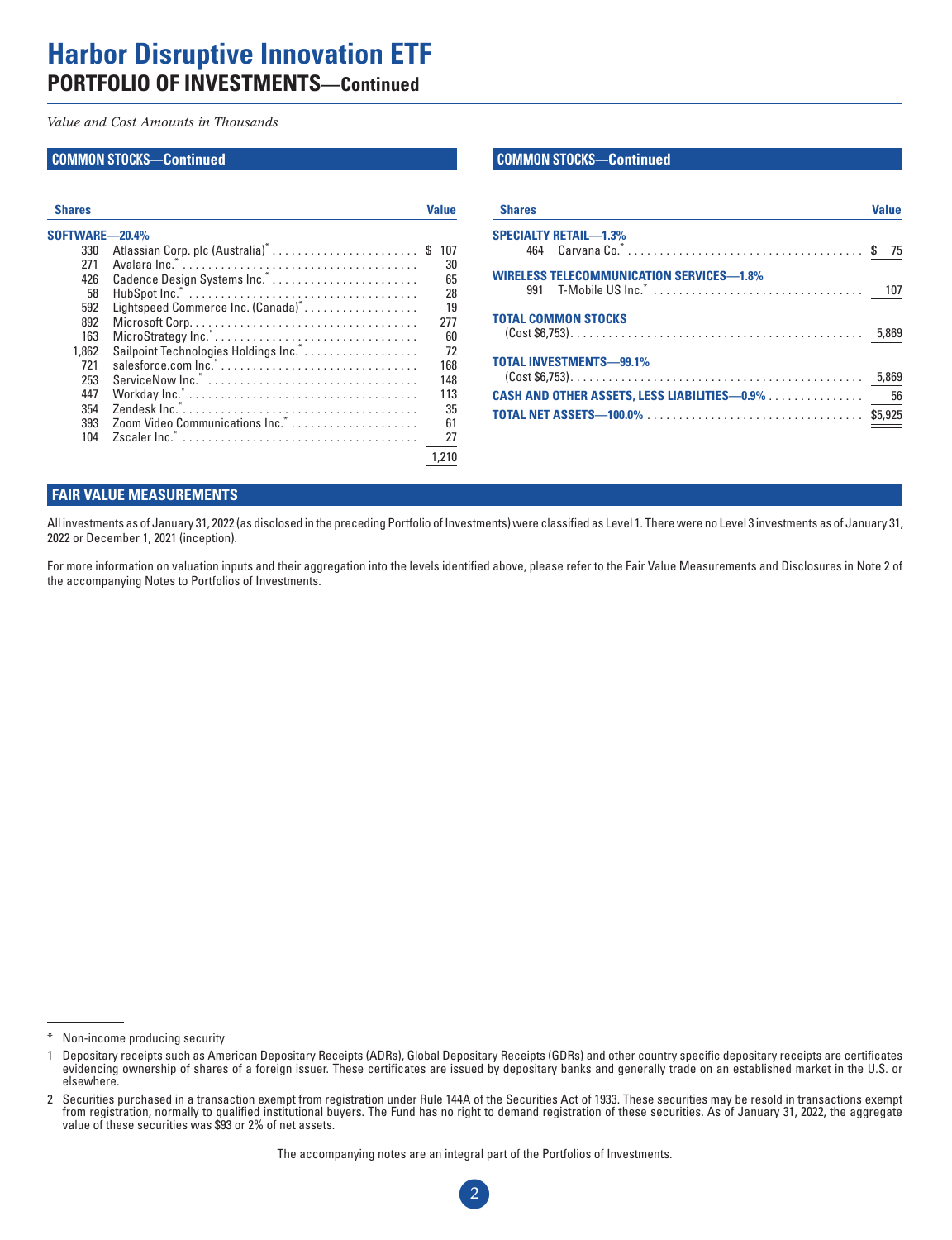# <span id="page-5-0"></span>**Harbor Scientific Alpha High-Yield ETF PORTFOLIO OF INVESTMENTS—January 31, 2022 (Unaudited)**

*Principal, Value and Cost Amounts in Thousands*

### **CORPORATE BONDS & NOTES—97.9%**

| <b>Principal</b><br><b>Amount</b> |                                                                                            | <b>Value</b> |
|-----------------------------------|--------------------------------------------------------------------------------------------|--------------|
|                                   | <b>AEROSPACE &amp; DEFENSE-4.0%</b>                                                        |              |
| \$<br>400                         | Baytex Energy Corp.<br>$8.750\%$ —04/01/2027 <sup>1</sup> \$                               | 428          |
| 400                               | Bombardier Inc.<br>$7.875\%$ —04/15/2027 <sup>1</sup>                                      | 406          |
| 100                               | TransDigm Inc.                                                                             | 96           |
| 400                               | $5.500\%$ - 11/15/2027                                                                     | 403          |
|                                   |                                                                                            | 499          |
|                                   |                                                                                            | 1,333        |
|                                   | <b>AUTOMOBILES-1.4%</b>                                                                    |              |
|                                   | Ford Motor Credit Co. LLC                                                                  |              |
| 500                               | $2.900\%$ - 02/10/2029                                                                     | 475          |
| <b>BANKS-1.4%</b>                 |                                                                                            |              |
|                                   | UniCredit SpA MTN <sup>2</sup>                                                             |              |
| 400                               |                                                                                            | 460          |
|                                   | <b>BEVERAGES-1.4%</b>                                                                      |              |
| 500                               | Primo Water Holdings Inc.                                                                  | 478          |
|                                   |                                                                                            |              |
|                                   | <b>BUILDING PRODUCTS-2.7%</b>                                                              |              |
| 500                               | Builders FirstSource Inc.                                                                  | 490          |
|                                   | James Hardie International Finance DAC                                                     |              |
| 400                               |                                                                                            | 411          |
|                                   |                                                                                            | 901          |
|                                   | CHEMICALS-2.1%                                                                             |              |
|                                   | Advanced Drainage Systems Inc.                                                             |              |
| 300                               | Methanex Corp.                                                                             | 303          |
| 400                               | $5.250\% - 12/15/2029$                                                                     | 405          |
|                                   |                                                                                            | 708          |
|                                   | <b>CONSTRUCTION &amp; ENGINEERING-0.9%</b>                                                 |              |
|                                   | Picasso Finance Sub Inc.                                                                   |              |
| 300                               |                                                                                            | 311          |
|                                   | <b>CONSUMER FINANCE-4.3%</b>                                                               |              |
|                                   | Enova International Inc.                                                                   |              |
| 198                               |                                                                                            | 204          |
| 400                               | FirstCash Inc.<br>$4.625\%$ —09/01/2028 <sup>1</sup>                                       | 386          |
|                                   | Icahn Enterprises LP / Icahn Enterprises Finance Corp                                      |              |
| 400                               | $5.250\%$ - 05/15/2027                                                                     | 404          |
| 500                               | Navient Corp. MTN <sup>2</sup>                                                             | 449          |
|                                   |                                                                                            | 1,443        |
|                                   |                                                                                            |              |
|                                   | <b>CONTAINERS &amp; PACKAGING-1.4%</b><br>Sealed Air Corp.                                 |              |
| 400                               |                                                                                            | 479          |
|                                   | DIVERSIFIED CONSUMER SERVICES-1.5%                                                         |              |
| 500                               | Adtalem Global Education Inc.                                                              | 493          |
|                                   |                                                                                            |              |
|                                   | DIVERSIFIED TELECOMMUNICATION SERVICES-1.7%<br><b>Frontier Communications Holdings LLC</b> |              |
| 100                               |                                                                                            | 100          |
|                                   |                                                                                            |              |

| <b>Principal</b><br><b>Amount</b>                 |                                                                                                              | <b>Value</b>    |
|---------------------------------------------------|--------------------------------------------------------------------------------------------------------------|-----------------|
|                                                   | <b>DIVERSIFIED TELECOMMUNICATION SERVICES-Continued</b>                                                      |                 |
| \$<br>500                                         | VMED 02 UK Financing I plc<br>$4.250\% - 01/31/2031^1 \dots \dots \dots \dots \dots \dots \dots \dots \dots$ | S<br>464<br>564 |
| <b>ELECTRIC UTILITIES-1.4%</b><br>NRG Energy Inc. |                                                                                                              |                 |
| 500                                               |                                                                                                              | 471             |
| <b>ELECTRICAL EQUIPMENT-0.8%</b><br>300           | Resideo Funding Inc.                                                                                         | 283             |
| <b>ENERGY EQUIPMENT &amp; SERVICES-1.2%</b>       |                                                                                                              |                 |
| Petrofac Ltd.<br>400                              | $9.750\%$ —11/15/2026 <sup>1</sup>                                                                           | 404             |
| <b>ENTERTAINMENT-0.9%</b>                         |                                                                                                              |                 |
| 300                                               | SeaWorld Parks & Entertainment Inc.                                                                          | 293             |
|                                                   | <b>EQUITY REAL ESTATE INVESTMENT TRUSTS (REITs)-1.8%</b>                                                     |                 |
| 100                                               | Bristow Group Inc.<br>Iron Mountain Inc.                                                                     | 101             |
| 400<br>100                                        |                                                                                                              | 398<br>101      |
|                                                   |                                                                                                              | 499             |
|                                                   |                                                                                                              | 600             |
| <b>FOOD &amp; STAPLES RETAILING-2.1%</b>          | Albertsons Cos. Inc. / Safeway Inc. / New Albertsons LP /                                                    |                 |
| 300                                               | Albertsons LLC<br>$5.875\%$ - 02/15/2028 <sup>1</sup>                                                        | 313             |
| 400                                               | CDW LLC / CDW Finance Corp.<br>$4.250\%$ - 04/01/2028                                                        | 396             |
|                                                   |                                                                                                              | 709             |
| FOOD PRODUCTS-1.2%                                | Pilgrim's Pride Corp.                                                                                        |                 |
| 400                                               |                                                                                                              | 418             |
| iStar Inc.                                        | <b>HEALTH CARE EQUIPMENT &amp; SUPPLIES-1.2%</b>                                                             |                 |
| 400                                               | $5.500\%$ - 02/15/2026                                                                                       | 407             |
|                                                   | <b>HEALTH CARE PROVIDERS &amp; SERVICES-3.9%</b><br>Acadia Healthcare Co. Inc                                |                 |
| 100<br>400                                        | $5.500\%$ —07/01/2028 <sup>1</sup>                                                                           | 99<br>404       |
|                                                   |                                                                                                              | 503             |
| 400                                               | <b>Catalent Pharma Solutions Inc.</b><br>$5.000\%$ - 07/15/2027 <sup>1</sup><br>Tenet Healthcare Corp.       | 408             |
| 400                                               |                                                                                                              | 402             |
|                                                   |                                                                                                              | 1,313           |
| Arrow Bidco LLC                                   | <b>HOTELS, RESTAURANTS &amp; LEISURE-5.0%</b>                                                                |                 |
| 300                                               | Hilton Domestic Operating Co. Inc.                                                                           | 304             |
| 400                                               |                                                                                                              | 423             |
| 500                                               | New Red Finance Inc.                                                                                         | 488             |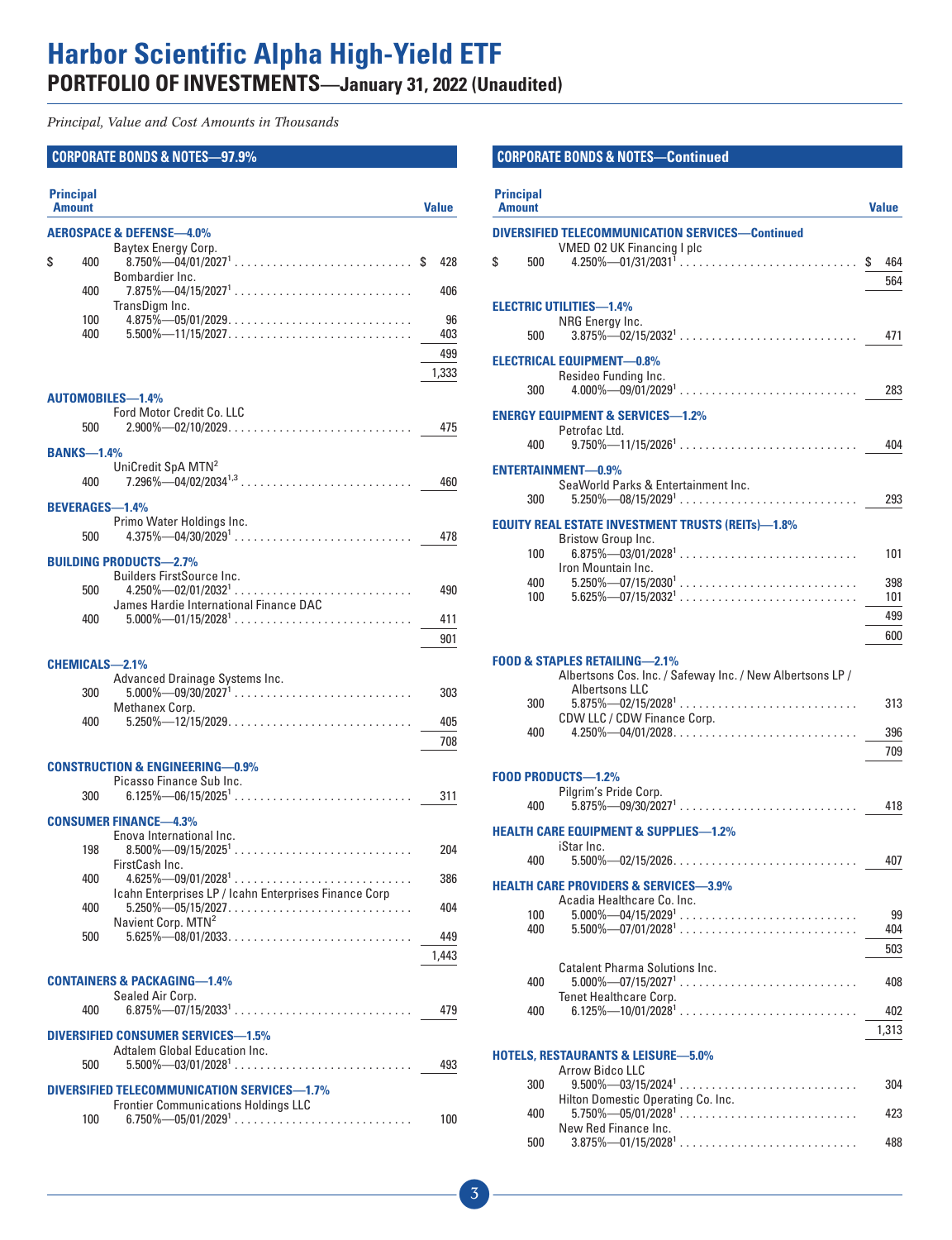# **Harbor Scientific Alpha High-Yield ETF PORTFOLIO OF INVESTMENTS—Continued**

*Principal, Value and Cost Amounts in Thousands*

#### **CORPORATE BONDS & NOTES—Continued**

| <b>Principal</b><br><b>Amount</b> |                                                                                                              | <b>Value</b>     |
|-----------------------------------|--------------------------------------------------------------------------------------------------------------|------------------|
|                                   | <b>HOTELS, RESTAURANTS &amp; LEISURE-Continued</b>                                                           |                  |
| \$<br>400<br>100                  | Yum! Brands Inc.<br>$4.750\% - 01/15/2030^1$                                                                 | \$<br>379<br>103 |
|                                   |                                                                                                              | 482              |
|                                   |                                                                                                              | 1,697            |
|                                   | <b>HOUSEHOLD DURABLES-2.0%</b><br>LGI Homes Inc.                                                             |                  |
| 300                               | Tempur Sealy International Inc.                                                                              | 284              |
| 400                               |                                                                                                              | 384              |
|                                   |                                                                                                              | 668              |
|                                   | <b>INTERACTIVE MEDIA &amp; SERVICES-0.9%</b><br>Match Group Inc.                                             |                  |
| 300                               |                                                                                                              | 312              |
|                                   | IT SERVICES-1.5%                                                                                             |                  |
| 100                               | Gartner Inc.                                                                                                 | 97               |
| 400                               |                                                                                                              | 409              |
|                                   |                                                                                                              | 506              |
|                                   | <b>LEISURE PRODUCTS-1.3%</b>                                                                                 |                  |
| 400                               | Mattel Inc.                                                                                                  | 426              |
|                                   |                                                                                                              |                  |
|                                   | LIFE SCIENCES TOOLS & SERVICES-2.4%<br>Avantor Funding Inc.                                                  |                  |
| 400                               | <b>Charles River Laboratories International Inc.</b>                                                         | 400              |
| 400                               |                                                                                                              | 398              |
|                                   |                                                                                                              | 798              |
| <b>MEDIA-4.9%</b>                 |                                                                                                              |                  |
| 500                               | CCO Holdings LLC / CCO Holdings Capital Corp.<br>Dish DBS Corp.                                              | 463              |
| 500                               | $7.375\%$ - 07/01/2028                                                                                       | 484              |
| 500                               | Sirius XM Radio Inc.                                                                                         | 485              |
|                                   | Telesat Canada / Telesat LLC                                                                                 |                  |
| 200<br>100                        | $6.500\% - 10/15/2027$ <sup>1</sup>                                                                          | 169<br>62        |
|                                   |                                                                                                              | 231              |
|                                   |                                                                                                              | 1,663            |
|                                   | <b>METALS &amp; MINING-7.3%</b>                                                                              |                  |
| 400                               | Alcoa Nederland Holding BV<br>$6.125\%$ - 05/15/2028 <sup>1</sup><br>Alliance Resource Operating Partners LP | 426              |
| 400                               | $7.500\%$ —05/01/2025 <sup>1</sup><br>Arconic Corp.                                                          | 406              |
| 400                               | Eldorado Gold Corp.                                                                                          | 416              |
| 400                               | $6.250\% - 09/01/2029$ <sup>1</sup><br>Freeport-McMoRan Inc.                                                 | 400              |
| 400                               | $5.000\%$ - 09/01/2027<br>Novelis Corp.                                                                      | 414              |
| 400                               |                                                                                                              | 398              |
|                                   |                                                                                                              | 2,460            |

| <b>Principal</b><br><b>Amount</b> |                                                                                                | <b>Value</b> |
|-----------------------------------|------------------------------------------------------------------------------------------------|--------------|
|                                   | <b>MORTGAGE REAL ESTATE INVESTMENT TRUSTS (REITs)-1.5%</b><br>New Residential Investment Corp. |              |
| \$<br>500                         |                                                                                                | \$<br>495    |
|                                   | <b>OIL, GAS &amp; CONSUMABLE FUELS-17.8%</b><br>Antero Resources Corp.                         |              |
| 350                               | $7.625\%$ —02/01/2029 <sup>1</sup>                                                             | 382          |
| 100                               |                                                                                                | 112          |
|                                   |                                                                                                | 494          |
|                                   | Athabasca Oil Corp.                                                                            |              |
| 200                               |                                                                                                | 200          |
|                                   | California Resources CRP Co.                                                                   |              |
| 400                               | $7.125\%$ —02/01/2026 <sup>1</sup>                                                             | 416          |
|                                   | Calumet Specialty Products Partners LP / Calumet                                               |              |
| 100                               | Finance Corp.<br>$8.125\% - 01/15/2027$ <sup>1</sup>                                           | 101          |
|                                   | Civitas Resources Inc.                                                                         |              |
| 100                               |                                                                                                | 100          |
|                                   | Crestwood Midstream Partners LP / Crestwood                                                    |              |
|                                   | Midstream Finance Corp.                                                                        |              |
| 400                               |                                                                                                | 404          |
|                                   | Delek Logistics Partners LP / Delek Logistics Finance                                          |              |
| 400                               | Corp.<br>$7.125\%$ - 06/01/2028 <sup>1</sup>                                                   | 406          |
|                                   | Murphy Oil Corp.                                                                               |              |
| 300                               | $6.375\%$ - 12/01/2042                                                                         | 287          |
|                                   | New Fortress Energy Inc.                                                                       |              |
| 400                               |                                                                                                | 380          |
|                                   | Northern Oil And Gas Inc.                                                                      |              |
| 400                               |                                                                                                | 418          |
| 500                               | PBF Holding Co. LLC                                                                            | 489          |
|                                   | PBF Logistics LP / PBF Logistics Finance Corp.                                                 |              |
| 500                               | $6.875\%$ - 05/15/2023                                                                         | 492          |
|                                   | PDC Energy Inc.                                                                                |              |
| 400                               | $5.750\%$ - 05/15/2026                                                                         | 408          |
|                                   | Range Resources Corp.                                                                          |              |
| 400                               | $8.250\%$ - 01/15/2029<br>Targa Resources Partners LP / Targa Resources Partners               | 442          |
|                                   | Finance Corp.                                                                                  |              |
| 400                               | $6.875\%$ - 01/15/2029                                                                         | 438          |
|                                   | TransOcean Inc.                                                                                |              |
| 100                               |                                                                                                | 99           |
|                                   | <b>Western Midstream Operating LP</b>                                                          |              |
| 400                               | $5.750\%$ —02/01/2050                                                                          | 440          |
|                                   |                                                                                                | 6,014        |
|                                   | <b>PERSONAL PRODUCTS-1.2%</b>                                                                  |              |
|                                   | Coty Inc.                                                                                      |              |
| 400                               |                                                                                                | 406          |
|                                   | <b>PHARMACEUTICALS-2.0%</b>                                                                    |              |
|                                   | Bausch Health Cos. Inc.                                                                        |              |
| 300                               | $7.250\%$ —05/30/2029 <sup>1</sup>                                                             | 270          |
|                                   | Horizon Therapeutics USA Inc.                                                                  |              |
| 400                               |                                                                                                | 415          |
|                                   |                                                                                                | 685          |
|                                   | <b>PROFESSIONAL SERVICES-1.2%</b>                                                              |              |
|                                   | Korn Ferry                                                                                     |              |
| 400                               |                                                                                                | 408          |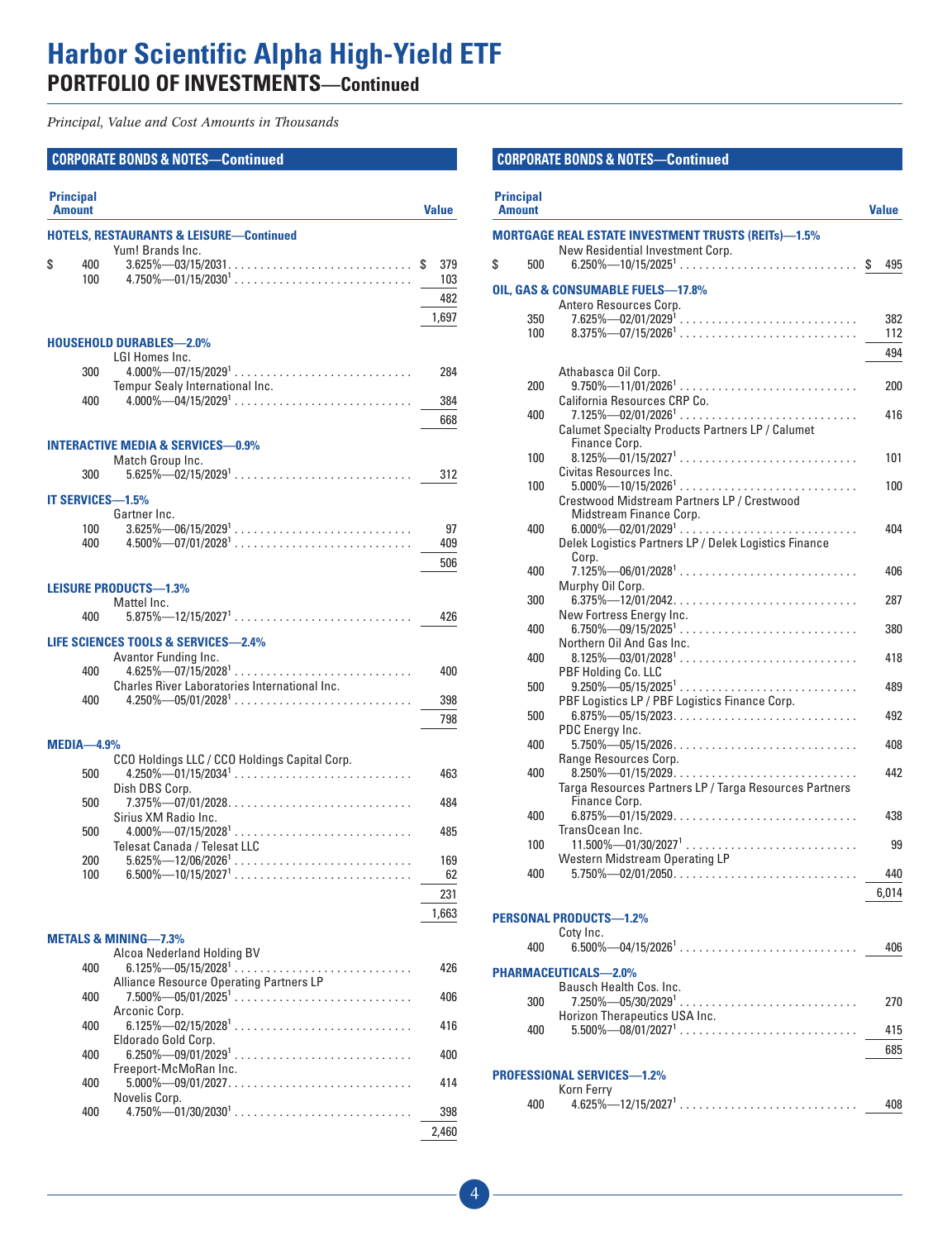# **Harbor Scientific Alpha High-Yield ETF PORTFOLIO OF INVESTMENTS—Continued**

*Principal, Value and Cost Amounts in Thousands*

#### **CORPORATE BONDS & NOTES—Continued**

| <b>Principal</b><br><b>Amount</b> |                                                                                             | <b>Value</b>      | <b>Principal</b><br><b>Amount</b>                                                                               | <b>Value</b> |
|-----------------------------------|---------------------------------------------------------------------------------------------|-------------------|-----------------------------------------------------------------------------------------------------------------|--------------|
| S.<br>200                         | <b>REAL ESTATE MANAGEMENT &amp; DEVELOPMENT-0.6%</b><br>Cushman & Wakefield US Borrower LLC |                   | <b>THRIFTS &amp; MORTGAGE FINANCE-0.9%</b><br>MGIC Investment Corp.<br>$5.250\%$ -08/15/2028\$ 311<br>\$<br>300 |              |
| SOFTWARE-2.9%<br>500              | Open Text Corp.                                                                             | 491               | <b>TOBACCO-1.4%</b><br>Vector Group Ltd.<br>500                                                                 |              |
| 500                               | ZoomInfo Technologies LLC/ZoomInfo Finance Corp.                                            | 962               | <b>TRADING COMPANIES &amp; DISTRIBUTORS-0.9%</b><br>Herc Holdings Inc.<br>100                                   | 103          |
| 400                               | <b>SPECIALTY RETAIL-3.6%</b><br>Bath & Body Works Inc.                                      | 430               | <b>WESCO Distribution Inc.</b><br>200                                                                           | 215<br>318   |
| 400                               | Carvana Co.<br>Rent-A-Center Inc.                                                           | 376               | <b>TOTAL CORPORATE BONDS &amp; NOTES</b>                                                                        |              |
| 400                               |                                                                                             | 412<br>1,218      | <b>TOTAL INVESTMENTS-97.9%</b>                                                                                  |              |
| 300<br>200                        | <b>TEXTILES, APPAREL &amp; LUXURY GOODS-1.3%</b><br>Crocs Inc.                              | 268<br>185<br>453 | CASH AND OTHER ASSETS, LESS LIABILITIES-2.1% 721                                                                |              |

**CORPORATE BONDS & NOTES—Continued**

318

#### **FAIR VALUE MEASUREMENTS**

All investments as of January 31, 2022 (as disclosed in the preceding Portfolio of Investments) were classified as Level 2. There were no Level 3 investments as of January 31, 2022 or October 31, 2021.

For more information on valuation inputs and their aggregation into the levels identified above, please refer to the Fair Value Measurements and Disclosures in Note 2 of the accompanying Notes to Portfolios of Investments.

The accompanying notes are an integral part of the Portfolios of Investments.

<sup>1</sup> Securities purchased in a transaction exempt from registration under Rule 144A of the Securities Act of 1933. These securities may be resold in transactions exempt from registration, normally to qualified institutional buyers. The Fund has no right to demand registration of these securities. As of January 31, 2022, the aggregate value of these securities was \$25,888 or 77% of net assets.

<sup>2</sup> MTN after the name of a security stands for Medium Term Note.

<sup>3</sup> Rate changes from fixed to variable rate at a specified date prior to its final maturity. Stated rate is fixed rate currently in effect and stated date is the final maturity date.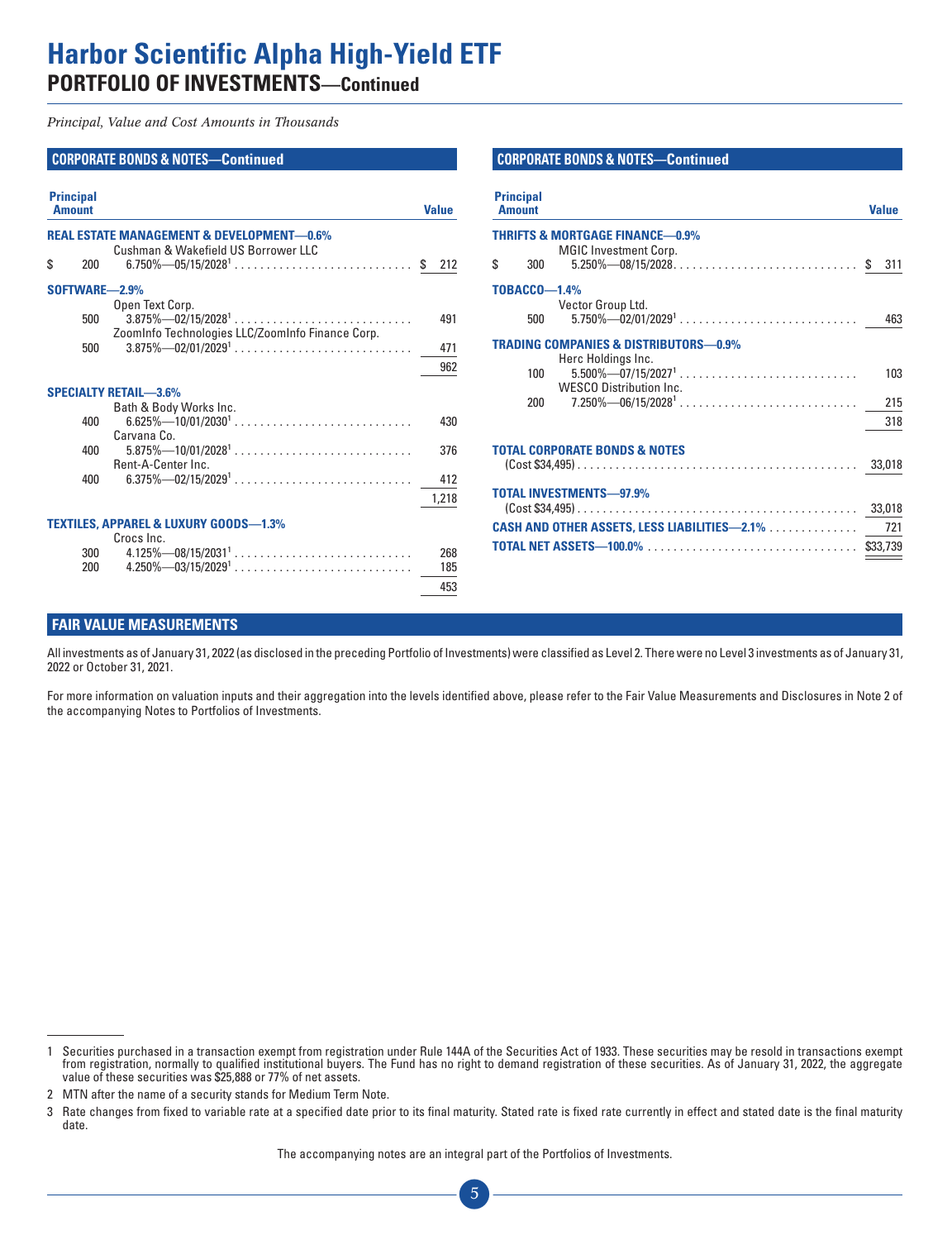# <span id="page-8-0"></span>**Harbor Scientific Alpha Income ETF PORTFOLIO OF INVESTMENTS—January 31, 2022 (Unaudited)**

*Principal, Value and Cost Amounts in Thousands*

### **CORPORATE BONDS & NOTES—88.0%**

| <b>Principal</b><br><b>Amount</b> |                                                                           | <b>Value</b>    |
|-----------------------------------|---------------------------------------------------------------------------|-----------------|
|                                   | <b>AEROSPACE &amp; DEFENSE-3.1%</b>                                       |                 |
| \$<br>300                         | <b>BAE Systems Holdings Inc.</b><br>$3.800\%$ —10/07/2024 <sup>1</sup> \$ | 314             |
| 100                               | Baytex Energy Corp.                                                       | 107             |
|                                   | Northrop Grumman Corp.<br>$3.250\%$ - 01/15/2028                          |                 |
| 300                               | TransDigm Inc.                                                            | 312             |
| 200                               |                                                                           | 192             |
| 100                               | $5.500\%$ - 11/15/2027                                                    | 101<br>293      |
|                                   |                                                                           | 1,026           |
|                                   | AUTOMOBILES-1.5%                                                          |                 |
|                                   | Jaguar Land Rover Automotive plc                                          |                 |
| 200                               |                                                                           | 193             |
| 200                               |                                                                           | 199             |
|                                   |                                                                           | 392             |
| 100                               | Winnebago Industries Inc.<br>$6.250\% - 07/15/2028^1$                     | 106             |
|                                   |                                                                           | 498             |
|                                   | <b>BEVERAGES-3.1%</b>                                                     |                 |
|                                   | Keurig Dr Pepper Inc.                                                     |                 |
| 200                               | $4.597\%$ - 05/25/2028<br>L3Harris Technologies Inc.                      | 222             |
| 300                               | $4.400\%$ - 06/15/2028                                                    | 330             |
| 300                               | Pernod Ricard International Finance LLC                                   | 278             |
|                                   | Primo Water Holdings Inc.                                                 |                 |
| 200                               | $4.375\%$ —04/30/2029 <sup>1</sup>                                        | 191             |
|                                   |                                                                           | 1,021           |
|                                   | BIOTECHNOLOGY-0.7%                                                        |                 |
| 200                               | Abbvie Inc.                                                               | 219             |
|                                   | <b>BUILDING PRODUCTS-2.1%</b>                                             |                 |
|                                   | Builders FirstSource Inc.                                                 |                 |
| 300                               |                                                                           | 294             |
| 200                               | Carlisle Cos. Inc.                                                        | 212             |
|                                   | James Hardie International Finance DAC                                    |                 |
| 200                               |                                                                           | 205             |
|                                   |                                                                           | $\frac{711}{2}$ |
|                                   | CHEMICALS-2.6%<br>Element Solutions Inc.                                  |                 |
| 200                               |                                                                           | 192             |
| 100                               | HB Fuller Co.<br>$4.250\%$ - 10/15/2028                                   | 100             |
|                                   | Ingevity Corp.                                                            |                 |
| 200                               |                                                                           | 190             |
| 100                               | Minerals Technologies Inc.<br>$5.000\% - 07/01/2028^1$                    | 101             |
|                                   | Valvoline Inc.                                                            |                 |
| 100<br>200                        |                                                                           | 92<br>193       |
|                                   |                                                                           | 285             |
|                                   |                                                                           | 868             |

| <b>Principal</b><br><b>Amount</b> |                                                                               | Value      |
|-----------------------------------|-------------------------------------------------------------------------------|------------|
|                                   | <b>COMMERCIAL SERVICES &amp; SUPPLIES-0.6%</b>                                |            |
| \$<br>200                         | CoreCivic Inc.<br>$8.250\%$ - 04/15/2026                                      | \$<br>209  |
|                                   | <b>COMMUNICATIONS EQUIPMENT-1.6%</b>                                          |            |
| 200                               | Motorola Solutions Inc.<br>$4.600\% - 02/23/2028$                             | 221        |
| 300                               | Republic Services Inc.<br>$3.950\%$ - 05/15/2028                              | 325        |
|                                   |                                                                               | 546        |
|                                   | <b>CONSTRUCTION &amp; ENGINEERING-0.9%</b>                                    |            |
| 100                               | TopBuild Corp.                                                                | 97         |
| 100                               | <b>VM Consolidated Inc.</b>                                                   | 100        |
| 100                               | Williams Scotsman International Inc.                                          | 101        |
|                                   |                                                                               | 298        |
|                                   | <b>CONTAINERS &amp; PACKAGING-4.0%</b>                                        |            |
| 300                               | Amcor Finance USA Inc.                                                        | 316        |
| 300                               | Ball Corp.<br>$2.875\%$ - 08/15/2030                                          | 279        |
| 300                               | Berry Global Inc.                                                             | 308        |
|                                   | <b>Graphic Packaging International LLC</b>                                    |            |
| 200                               | Sealed Air Corp.                                                              | 191        |
| 100<br>100                        |                                                                               | 100<br>120 |
|                                   |                                                                               | 220        |
|                                   |                                                                               | 1,314      |
|                                   | DIVERSIFIED CONSUMER SERVICES-1.2%<br>Carriage Services Inc.                  |            |
| 100                               | $4.250\% - 05/15/2029$ <sup>1</sup><br>Service Corp. International            | 98         |
| 100                               | $3.375\%$ - 08/15/2030                                                        | 93         |
| 200                               | $4.000\%$ - 05/15/2031                                                        | 194<br>287 |
|                                   |                                                                               | 385        |
|                                   | DIVERSIFIED TELECOMMUNICATION SERVICES-1.4%                                   |            |
| 200                               | Switch Ltd.                                                                   | 191        |
| 300                               | VMED 02 UK Financing I plc                                                    | 279        |
|                                   |                                                                               | 470        |
|                                   | <b>ELECTRIC UTILITIES-0.6%</b><br><b>Nextera Energy Operating Partners LP</b> |            |
| 200                               |                                                                               | 203        |
|                                   | <b>ELECTRICAL EQUIPMENT-0.9%</b>                                              |            |
| 300                               | Sensata Technologies BV<br>$4.000\%$ —04/15/2029 <sup>1</sup>                 | 297        |
|                                   | <b>ELECTRONIC EQUIPMENT, INSTRUMENTS &amp; COMPONENTS-0.3%</b>                |            |
| 100                               | Atkore Inc.                                                                   | 99         |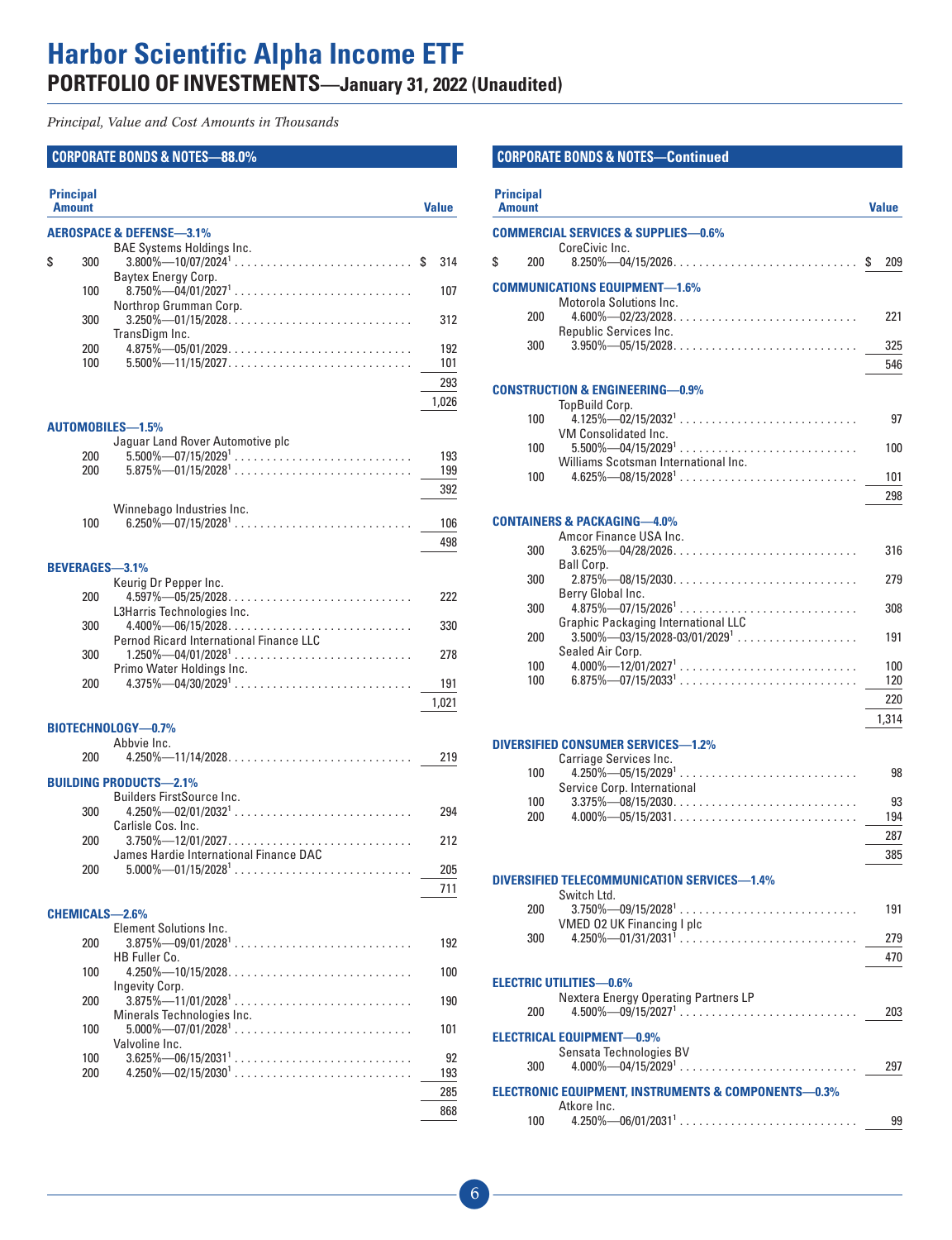*Principal, Value and Cost Amounts in Thousands*

#### **CORPORATE BONDS & NOTES—Continued**

| <b>Principal</b><br>Amount |                                                          | <b>Value</b> |
|----------------------------|----------------------------------------------------------|--------------|
|                            | <b>ENERGY EQUIPMENT &amp; SERVICES-1.6%</b>              |              |
| \$<br>200                  | Petrofac Ltd.                                            | 202          |
|                            | Trimble Inc.                                             |              |
| 300                        |                                                          | 332          |
|                            |                                                          | 534          |
|                            | <b>ENTERTAINMENT-0.7%</b>                                |              |
|                            | Netflix Inc.                                             |              |
| 200                        | $5.875\%$ - 11/15/2028                                   | 232          |
|                            | <b>EQUITY REAL ESTATE INVESTMENT TRUSTS (REITs)-3.0%</b> |              |
|                            | American Tower Corp.                                     |              |
| 300                        | $2.750\%$ - 01/15/2027                                   | 303          |
| 100                        | Bristow Group Inc.                                       | 101          |
|                            | Iron Mountain Inc.                                       |              |
| 300                        |                                                          | 298          |
|                            | <b>SBA Communications Corp.</b>                          |              |
| 300                        |                                                          | 280          |
|                            |                                                          | 982          |
|                            | <b>FOOD &amp; STAPLES RETAILING-0.3%</b>                 |              |
|                            | CDW LLC / CDW Finance Corp.                              |              |
| 100                        |                                                          | 95           |
|                            | <b>FOOD PRODUCTS-1.0%</b>                                |              |
| 300                        | Tyson Foods Inc.<br>$4.000\%$ - 03/01/2026               | 319          |
|                            |                                                          |              |
|                            | <b>HEALTH CARE EQUIPMENT &amp; SUPPLIES-3.5%</b>         |              |
| 300                        | Baxter International Inc.                                | 294          |
|                            | <b>DH Europe Finance II Sarl</b>                         |              |
| 300                        |                                                          | 303          |
| 300                        | Hologic Inc.                                             | 285          |
|                            | Stryker Corp.                                            |              |
| 300                        | $1.150\%$ - 06/15/2025                                   | 292          |
|                            |                                                          | 1,174        |
|                            | <b>HEALTH CARE PROVIDERS &amp; SERVICES-4.9%</b>         |              |
|                            | Acadia Healthcare Co. Inc.                               |              |
| 100                        | $5.000\%$ —04/15/2029 <sup>1</sup>                       | 99           |
| 100                        | AMN Healthcare Inc.                                      |              |
|                            | <b>Catalent Pharma Solutions Inc.</b>                    | 101          |
| 200                        |                                                          | 187          |
|                            | Encompass Health Corp.                                   |              |
| 200                        | $4.750\%$ —02/01/2030<br>HCA Inc.                        | 198          |
| 300                        |                                                          | 323          |
|                            | Laboratory Corp. of America Holdings                     |              |
| 300                        | $3.600\%$ - 09/01/2027<br>ModivCare Inc.                 | 317          |
| 100                        |                                                          | 97           |
|                            | Molina Healthcare Inc.                                   |              |
| 200                        |                                                          | 198          |
| 100                        | Teleflex Inc.                                            | 100          |
|                            |                                                          | 1,620        |
|                            |                                                          |              |

| <b>Principal</b><br><b>Amount</b> |                                                                                            | <b>Value</b> |
|-----------------------------------|--------------------------------------------------------------------------------------------|--------------|
|                                   | <b>HOTELS, RESTAURANTS &amp; LEISURE-4.6%</b>                                              |              |
| \$<br>300                         | DaVita Inc.                                                                                | 292<br>S     |
| 300                               | GLP Financing II Inc.<br>$5.375\%$ - 04/15/2026                                            | 325          |
| 300                               | Hilton Domestic Operating Co. Inc.<br>$4.000\%$ —05/01/2031 <sup>1</sup>                   | 295          |
| 300                               | <b>Hilton Grand Vacations Borrower Escrow LLC</b>                                          | 299          |
|                                   | Yum! Brands Inc.                                                                           |              |
| 100<br>200                        |                                                                                            | 100<br>206   |
|                                   |                                                                                            | 306          |
|                                   |                                                                                            | 1,517        |
|                                   | <b>HOUSEHOLD DURABLES-1.8%</b><br>Churchill Downs Inc.                                     |              |
| 200                               | $4.750\% - 01/15/2028^1$                                                                   | 201          |
| 100                               | Installed Building Products Inc.                                                           | 103          |
| 200                               | Tempur Sealy International Inc.<br>$4.000\%$ - 04/15/2029 <sup>1</sup>                     | 192          |
| 100                               | TopBuild Corp.<br>$3.625\% - 03/15/2029$ <sup>1</sup>                                      | 97           |
|                                   |                                                                                            | 593          |
|                                   | <b>INTERACTIVE MEDIA &amp; SERVICES-0.6%</b>                                               |              |
| 100                               | Match Group Inc.                                                                           | 99           |
| 100                               |                                                                                            | 104          |
|                                   |                                                                                            | 203          |
|                                   | <b>IT SERVICES-1.5%</b><br>Booz Allen Hamilton Inc.                                        |              |
| 200                               | $3.875\%$ —09/01/2028 <sup>1</sup>                                                         | 197          |
| 200                               | Gartner Inc.                                                                               | 194          |
| 100                               |                                                                                            | 102          |
|                                   |                                                                                            | 296          |
|                                   |                                                                                            | 493          |
|                                   | LIFE SCIENCES TOOLS & SERVICES-2.4%<br>Avantor Funding Inc.                                |              |
| 300                               | $4.625\%$ —07/15/2028 $^{\rm 1}$ .<br><b>Charles River Laboratories International Inc.</b> | 300          |
| 100                               | $3.750\%$ —03/15/2029 <sup>1</sup>                                                         | 96           |
| 100<br>100                        | $4.000\% - 03/15/2031^1$<br>$4.250\%$ —05/01/2028 <sup>1</sup>                             | 96<br>100    |
|                                   |                                                                                            | 292          |
| 200                               | Syneos Health Inc.                                                                         | 190          |
|                                   |                                                                                            | 782          |
|                                   | MACHINERY-3.1%                                                                             |              |
| 100                               | ATS Automation Tooling Systems Inc.<br>$4.125\%$ - $12/15/2028$ <sup>1</sup>               | 99           |
|                                   | nVent Finance Sarl                                                                         |              |
| 300                               | Westinghouse Air Brake Technologies Corp.                                                  | 326          |
| 300                               |                                                                                            | 315          |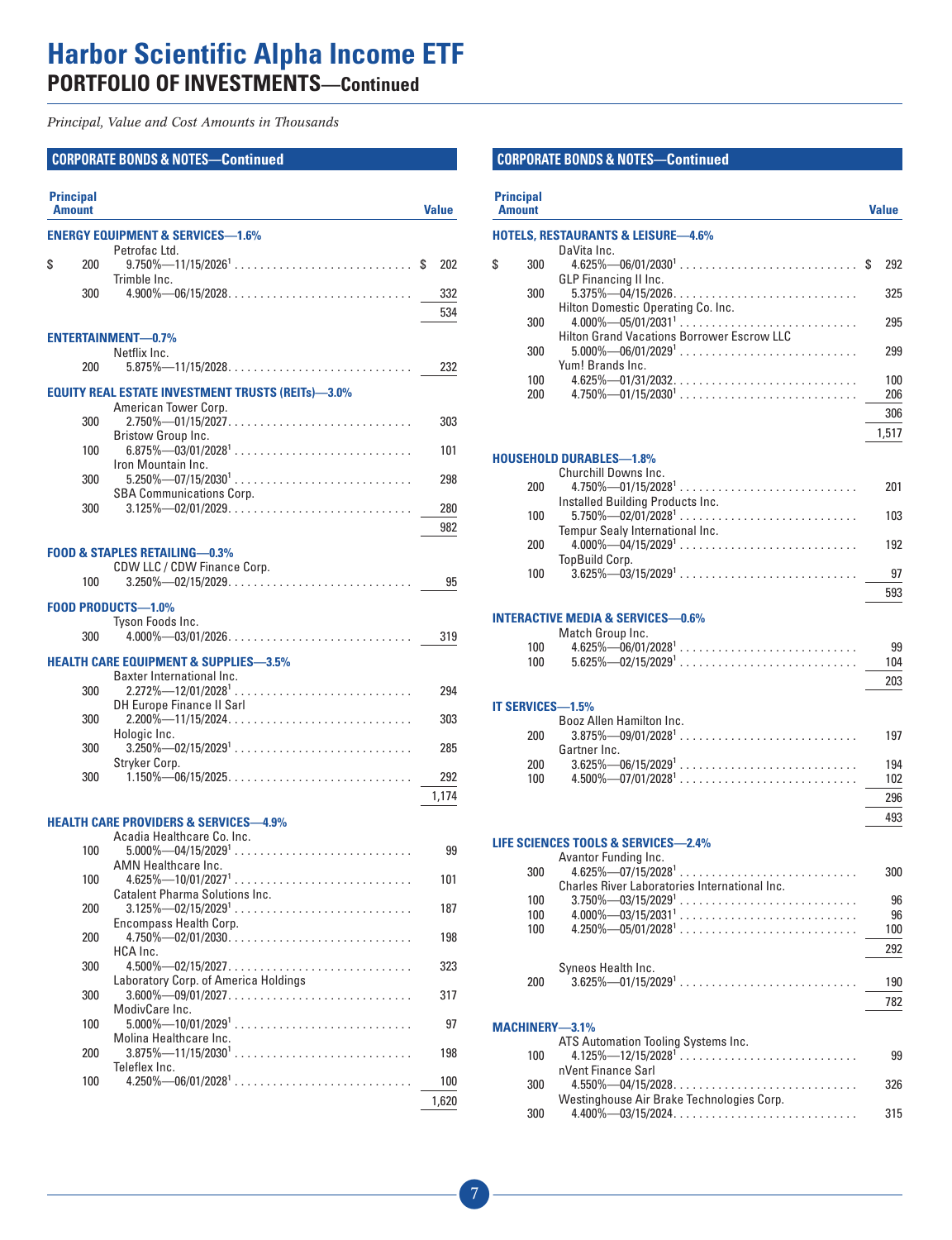*Principal, Value and Cost Amounts in Thousands*

#### **CORPORATE BONDS & NOTES—Continued**

| <b>Principal</b><br><b>Amount</b> |                                                                         | <b>Value</b> |
|-----------------------------------|-------------------------------------------------------------------------|--------------|
|                                   | <b>MACHINERY-Continued</b>                                              |              |
| \$<br>300                         | Xylem Inc.<br>$1.950\%$ - 01/30/2028                                    | \$<br>292    |
|                                   |                                                                         | 1,032        |
|                                   |                                                                         |              |
| <b>MEDIA-2.7%</b>                 |                                                                         |              |
| 300                               | CCO Holdings LLC / CCO Holdings Capital Corp.<br>Lamar Media Corp.      | 286          |
| 100                               | $4.875\%$ - 01/15/2029<br>Sirius XM Radio Inc.                          | 102          |
| 300                               | Telesat Canada / Telesat LLC                                            | 291          |
| 100<br>100                        |                                                                         | 81           |
| 100                               | $5.625\% - 12/06/2026$ <sup>1</sup><br>6.500%---10/15/2027 <sup>1</sup> | 85<br>61     |
|                                   |                                                                         | 227          |
|                                   |                                                                         | 906          |
|                                   |                                                                         |              |
|                                   | <b>METALS &amp; MINING-3.7%</b><br>Alcoa Nederland Holding BV           |              |
| 200                               |                                                                         | 211          |
|                                   | Alliance Resource Operating Partners LP                                 |              |
| 100                               | $7.500\%$ —05/01/2025 <sup>1</sup>                                      | 101          |
| 300                               | Arconic Corp.<br>Compass Minerals International Inc.                    | 312          |
| 100                               | $6.750\%$ —12/01/2027 <sup>1</sup>                                      | 105          |
|                                   | FMG Resources August 2006 Pty Ltd.                                      |              |
| 200                               | $4.375\%$ —04/01/2031 <sup>1</sup><br>Novelis Corp.                     | 201          |
| 300                               |                                                                         | 299          |
|                                   |                                                                         | 1,229        |
|                                   |                                                                         |              |
|                                   | OIL, GAS & CONSUMABLE FUELS-9.1%<br>Antero Resources Corp.              |              |
| 175                               |                                                                         | 191          |
| 100                               |                                                                         | 112          |
|                                   |                                                                         | 303          |
|                                   | Brooklyn Union Gas Co.                                                  |              |
| 300                               | California Resources CRP Co.                                            | 311          |
| 200                               |                                                                         | 208          |
|                                   | Calumet Specialty Products Partners LP / Calumet                        |              |
|                                   | Finance Corp.                                                           | 100          |
| 100                               | Civitas Resources Inc.                                                  |              |
| 100                               |                                                                         | 100          |
|                                   | Delek Logistics Partners LP / Delek Logistics Finance                   |              |
| 100                               | Corp.                                                                   | 102          |
|                                   | Matador Resources Co.                                                   |              |
| 300                               | $5.875\%$ - 09/15/2026                                                  | 304          |
| 200                               | Murphy Oil USA Inc.                                                     | 189          |
|                                   | Parkland Corp.                                                          |              |
| 200                               |                                                                         | 193          |
|                                   | PBF Holding Co. LLC                                                     |              |
| 300                               | PDC Energy Inc.                                                         | 294          |
| 200                               | $5.750\%$ - 05/15/2026                                                  | 204          |
| 150                               | Range Resources Corp.                                                   | 150          |
|                                   |                                                                         |              |

| <b>Principal</b><br><b>Amount</b> |     |                                                                                                            | <b>Value</b> |
|-----------------------------------|-----|------------------------------------------------------------------------------------------------------------|--------------|
|                                   |     | <b>OIL, GAS &amp; CONSUMABLE FUELS-Continued</b><br>Targa Resources Partners LP / Targa Resources Partners |              |
| \$                                | 240 | Finance Corp.<br>$5.500\%$ - 03/01/2030                                                                    | \$<br>254    |
|                                   | 300 | <b>Western Midstream Operating LP</b><br>$4.550\%$ - 02/01/2030                                            | 313          |
|                                   |     |                                                                                                            | 3,025        |
|                                   |     | <b>PERSONAL PRODUCTS-0.6%</b>                                                                              |              |
|                                   | 200 | HLF Financing Sarl LLC / Herbalife International Inc.                                                      | 190          |
|                                   |     | PHARMACEUTICALS-2.2%<br>Horizon Therapeutics USA Inc.                                                      |              |
|                                   | 200 |                                                                                                            | 207          |
|                                   | 200 | Prestige Brands Inc.<br>$3.750\%$ - 04/01/2031 <sup>1</sup>                                                | 182          |
|                                   | 300 | Zoetis Inc.                                                                                                | 324          |
|                                   |     |                                                                                                            | 713          |
|                                   |     | <b>PROFESSIONAL SERVICES-2.5%</b>                                                                          |              |
|                                   | 300 | <b>IHS Markit Ltd.</b><br>$4.750\%$ —02/15/2025 <sup>1</sup>                                               | 323          |
|                                   | 100 | Korn Ferry                                                                                                 | 102          |
|                                   | 300 | McDonald's Corp. MTN <sup>2</sup><br>$3.700\% - 01/30/2026$                                                | 318          |
|                                   | 100 | TriNet Group Inc.<br>$3.500\% - 03/01/2029$ <sup>1</sup>                                                   | 95           |
|                                   |     |                                                                                                            | 838          |
|                                   |     | REAL ESTATE MANAGEMENT & DEVELOPMENT-1.2%                                                                  |              |
|                                   | 200 | Cushman & Wakefield US Borrower LLC<br>$6.750\% - 05/15/2028^1$                                            | 211          |
|                                   | 200 | Kennedy-Wilson Inc.<br>$4.750\% - 02/01/2030$                                                              | 197          |
|                                   |     |                                                                                                            | 408          |
|                                   |     | <b>SEMICONDUCTORS &amp; SEMICONDUCTOR EQUIPMENT-3.0%</b>                                                   |              |
|                                   | 300 | Broadcom Inc.                                                                                              | 287          |
|                                   |     | Entearis Inc.                                                                                              |              |
|                                   | 100 | Marvell Technology Inc.                                                                                    | 99           |
|                                   | 300 | $2.450\%$ - 04/15/2028<br>ON Semiconductor Corp.                                                           | 295          |
|                                   | 200 | $3.875\%$ —09/01/2028 <sup>1</sup>                                                                         | 199          |
|                                   | 100 | Synaptics Inc.<br>$4.000\%$ —06/15/2029 <sup>1</sup>                                                       | 98           |
|                                   |     |                                                                                                            | 978          |
| SOFTWARE-3.9%                     |     | <b>Black Knight InfoServ LLC</b>                                                                           |              |
|                                   | 300 |                                                                                                            | 288          |
|                                   | 300 | Citrix Systems Inc.                                                                                        | 308          |
|                                   | 300 | Open Text Corp.<br>$3.875\%$ —02/15/2028 <sup>1</sup>                                                      | 295          |
|                                   | 300 | Oracle Corp.<br>$2.300\% - 03/25/2028$                                                                     | 290          |
|                                   | 100 | PTC Inc.                                                                                                   | 99           |
|                                   |     |                                                                                                            | 1,280        |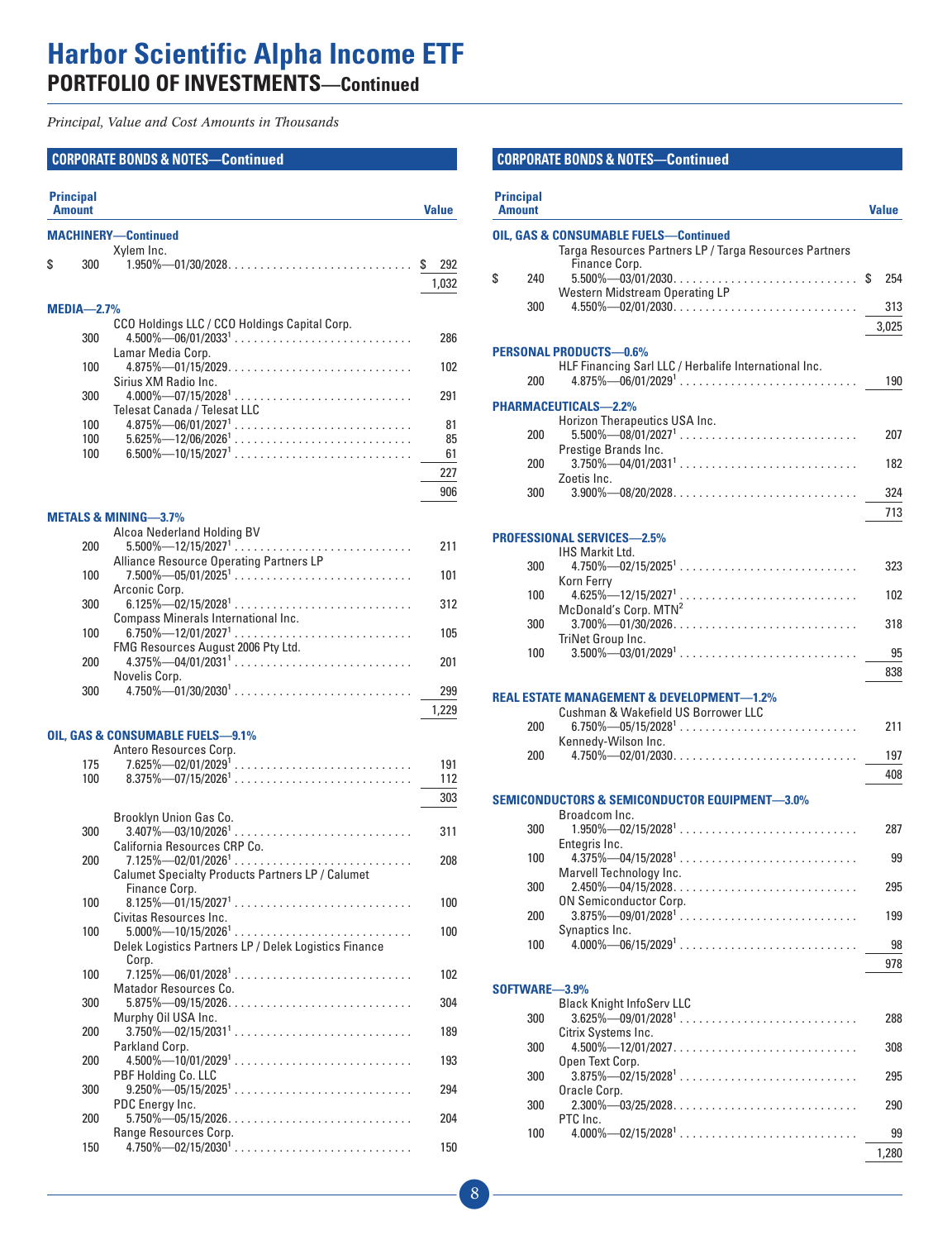*Principal, Value and Cost Amounts in Thousands*

#### **CORPORATE BONDS & NOTES—Continued**

| <b>Principal</b><br><b>Amount</b> |                                                    | <b>Value</b> |
|-----------------------------------|----------------------------------------------------|--------------|
|                                   | <b>SPECIALTY RETAIL-2.6%</b>                       |              |
|                                   | Bath & Body Works Inc.                             |              |
| \$<br>200                         |                                                    | 215<br>\$    |
| 100                               | $7.500\%$ - 06/15/2029                             | 109          |
|                                   |                                                    | 324          |
|                                   | O'Reilly Automotive Inc.                           |              |
| 300                               |                                                    | 317          |
|                                   | Rent-A-Center Inc.                                 |              |
| 200                               |                                                    | 206          |
|                                   |                                                    | 847          |
|                                   | <b>TEXTILES, APPAREL &amp; LUXURY GOODS-0.5%</b>   |              |
|                                   | Crocs Inc.                                         |              |
| 100                               | $4.125\% - 08/15/2031^1$                           | 90           |
| 100                               |                                                    | 92           |
|                                   |                                                    | 182          |
|                                   |                                                    |              |
| <b>TOBACCO-1.7%</b>               |                                                    |              |
| 300                               | <b>BAT Capital Corp.</b><br>$2.259\% - 03/25/2028$ | 285          |
|                                   | Vector Group Ltd.                                  |              |
| 300                               |                                                    | 278          |
|                                   |                                                    | 563          |
|                                   |                                                    |              |
|                                   | <b>TRADING COMPANIES &amp; DISTRIBUTORS-0.7%</b>   |              |
| 200                               | Ferguson Finance plc                               | 221          |
|                                   |                                                    |              |
|                                   | <b>TOTAL CORPORATE BONDS &amp; NOTES</b>           |              |
|                                   |                                                    | 29.120       |
|                                   |                                                    |              |
|                                   | <b>FOREIGN GOVERNMENT OBLIGATIONS-7.5%</b>         |              |
|                                   | <b>Bahrain Government International Bond</b>       |              |
| 200                               |                                                    | 217          |

#### **FOREIGN GOVERNMENT OBLIGATIONS—Continued**

| <b>Principal</b><br><b>Amount</b> |                                                                        | <b>Value</b> |
|-----------------------------------|------------------------------------------------------------------------|--------------|
|                                   | <b>Brazilian Government International Bond</b>                         |              |
| \$<br>200                         |                                                                        | 205          |
|                                   | Dominican Republic International Bond                                  |              |
| 200                               |                                                                        | 219          |
|                                   | Egypt Government International Bond MTN <sup>2</sup>                   |              |
| 200                               | $5.875\%$ - 02/16/2031                                                 | 170          |
| 200                               | <b>Hungary Government International Bond</b><br>$5.375\%$ - 03/25/2024 | 215          |
|                                   | Indonesia Government International Bond                                |              |
| 200                               | $3.500\%$ - 01/11/2028                                                 | 210          |
|                                   | Mexico Government International Bond                                   |              |
| 200                               | $3.750\%$ - 01/11/2028                                                 | 211          |
|                                   | Oman Government International Bond                                     |              |
| 200                               |                                                                        | 205          |
|                                   | Panama Government International Bond                                   |              |
| 200                               | $3.875\%$ - 03/17/2028                                                 | 211          |
|                                   | Philippine Government International Bond                               |              |
| 200                               |                                                                        | 211          |
|                                   | <b>Republic of Italy Government International Bond</b>                 |              |
| 200                               | $2.375\%$ - 10/17/2024                                                 | 203          |
|                                   | Russian Foreign Bond - Eurobond                                        |              |
| 200                               |                                                                        | 201          |
|                                   | TOTAL FOREIGN GOVERNMENT OBLIGATIONS                                   |              |
|                                   |                                                                        | 2,478        |
|                                   |                                                                        |              |
|                                   | TOTAL INVESTMENTS-95.5%                                                |              |
|                                   |                                                                        |              |
|                                   | CASH AND OTHER ASSETS, LESS LIABILITIES-4.5%                           | 1,479        |
|                                   |                                                                        |              |
|                                   |                                                                        |              |

#### **FUTURES CONTRACTS**

|                    |                  |                   | Current         | <b>Unrealized</b>    |
|--------------------|------------------|-------------------|-----------------|----------------------|
|                    |                  |                   | <b>Notional</b> | <b>Appreciation/</b> |
|                    | Number of        | <b>Expiration</b> | <b>Value</b>    | (Depreciation)       |
| <b>Description</b> | <b>Contracts</b> | <b>Date</b>       | (000s)          | (000s)               |
|                    |                  | 03/22/2022        | \$128           |                      |

#### **CREDIT DEFAULT SWAP AGREEMENTS**

#### **CENTRALLY CLEARED SWAP AGREEMENTS CREDIT DEFAULT SWAPS**

| <b>Counterparty</b>  | <b>Reference Entity</b>                                     | Buv/<br>Sell <sup>a,b</sup> | <b>Fixed Rate</b> | <b>Date</b> | Implied | <b>Spread Frequency</b>             | <b>Notional</b><br>(000s) | (000s)      | Upfront<br><b>Premiums</b><br>Pay/Receive Expiration Credit Payment Amount <sup>d</sup> Value <sup>e</sup> (Received)/Paid (Depreciation)<br>(000s) | <b>Unrealized</b><br><b>Appreciation/</b><br>(000s) |
|----------------------|-------------------------------------------------------------|-----------------------------|-------------------|-------------|---------|-------------------------------------|---------------------------|-------------|-----------------------------------------------------------------------------------------------------------------------------------------------------|-----------------------------------------------------|
| ICE Clear Credit LLC | . Markit CDX North America<br>High Yield Index<br>Series 37 | Sell                        | 000%. ا           |             |         | 12/20/2026 0.602% Quarterly \$3,100 |                           | <b>\$61</b> | \$69                                                                                                                                                | $$^{(8)}$                                           |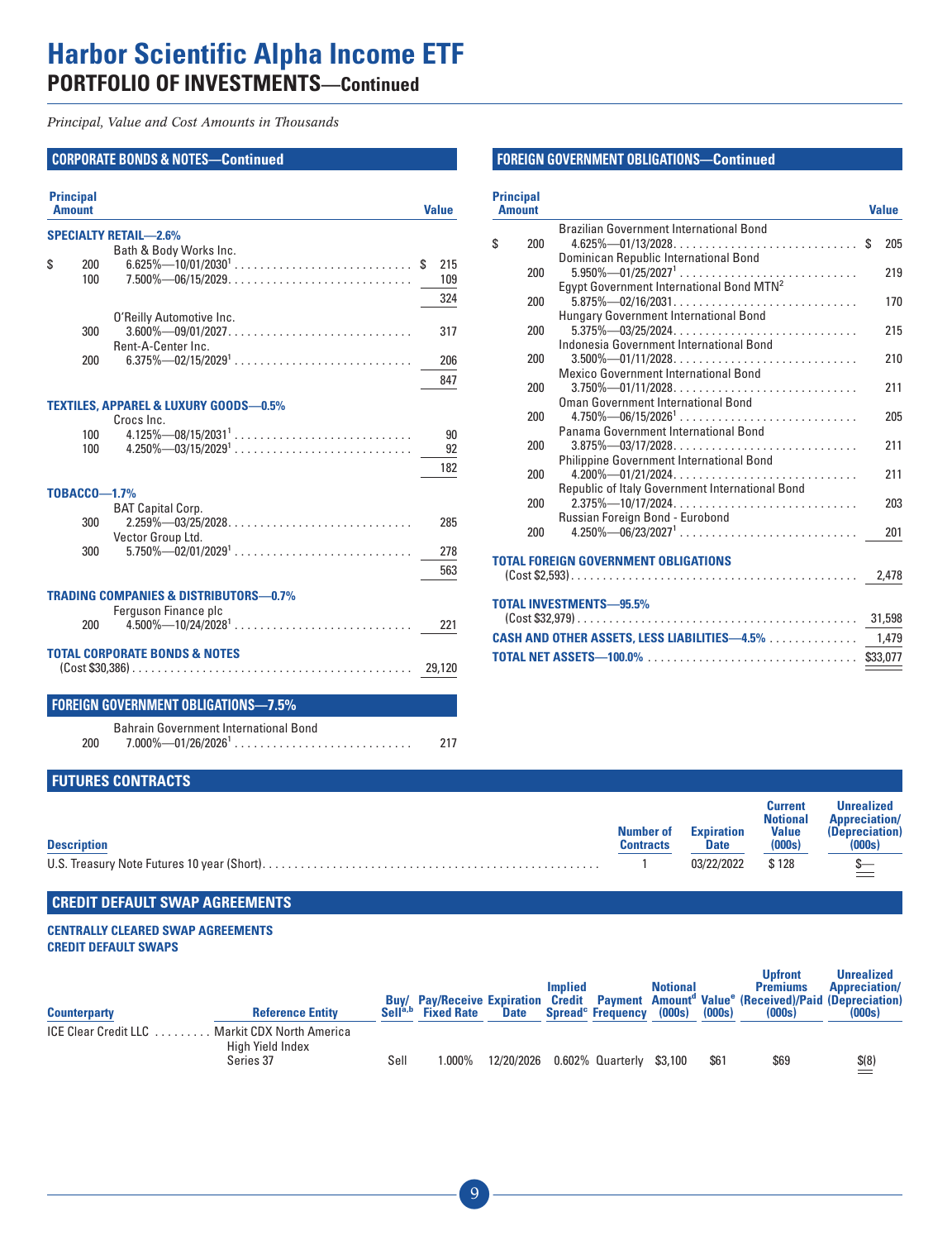#### **FAIR VALUE MEASUREMENTS**

As of January 31, 2022, the investment in U.S. Treasury Note Futures 10 year (as disclosed in the preceding Futures Contracts schedule ) was classified as Level 1 and all other investments were classified as Level 2. There were no Level 3 investments as of January 31, 2022 or October 31, 2021.

For more information on valuation inputs and their aggregation into the levels identified above, please refer to the Fair Value Measurements and Disclosures in Note 2 of the accompanying Notes to Portfolios of Investments.

- a If the Fund is a buyer of protection and a credit event occurs, as defined under the terms of that particular swap agreement, the Fund will either (i) receive from the seller of protection an amount equal to the notional amount of the swap and deliver the referenced obligation or underlying securities comprising the referenced index or (ii) receive a net settlement amount in the form of cash or securities equal to the notional amount of the swap less the recovery value of the referenced obligation or underlying securities comprising the referenced index.
- b If the Fund is a seller of protection and a credit event occurs, as defined under the terms of that particular swap agreement, the Fund will either (i) pay to the buyer of protection an amount equal to the notional amount of the swap and take delivery of the referenced obligation or underlying securities comprising the referenced index or (ii) pay a net settlement amount in the form of cash or securities equal to the notional amount of the swap less the recovery value of the referenced obligation or underlying securities comprising the referenced index.
- c Implied credit spreads, represented in absolute terms, utilized in determining the value of credit default swap agreements on corporate issues or sovereign issues of an emerging country as of period end serve as an indicator of the current status of the payment/performance risk and represent the likelihood or risk of default for the credit derivative. The implied credit spread of a particular referenced entity reflects the cost of buying/selling protection and may include upfront payments required to be made to enter into the agreement. Wider credit spreads represent a deterioration of the referenced entity's credit soundness and a greater likelihood or risk of default or other credit event occurring as defined under the terms of the agreement. A credit spread identified as "Defaulted" indicates a credit event has occurred for the referenced entity or obligation.
- d The maximum potential amount the Fund could be required to make as a seller of credit protection or receive as a buyer of credit protection if a credit event occurs as defined under the terms of that particular swap agreement. As of January 31, 2022, the maximum exposure to loss of the notional value as the seller of credit default swaps outstanding was \$3,100.
- e The quoted market prices and resulting values for credit default swap agreements on asset-backed securities and credit indices serve as an indicator of the current status of the payment/performance risk and represent the likelihood of an expected liability (or profit) for the credit derivative should the notional amount of the swap agreement be closed/sold as of the period end. Increasing values, in absolute terms when compared to the notional amount of the swap, represent a deterioration of the referenced entity's credit soundness and a greater likelihood or risk of default or other credit event occurring as defined under the terms of the agreement.

The accompanying notes are an integral part of the Portfolios of Investments.

<sup>1</sup> Securities purchased in a transaction exempt from registration under Rule 144A of the Securities Act of 1933. These securities may be resold in transactions exempt from registration, normally to qualified institutional buyers. The Fund has no right to demand registration of these securities. As of January 31, 2022, the aggregate value of these securities was \$18,665 or 57% of net assets.

<sup>2</sup> MTN after the name of a security stands for Medium Term Note.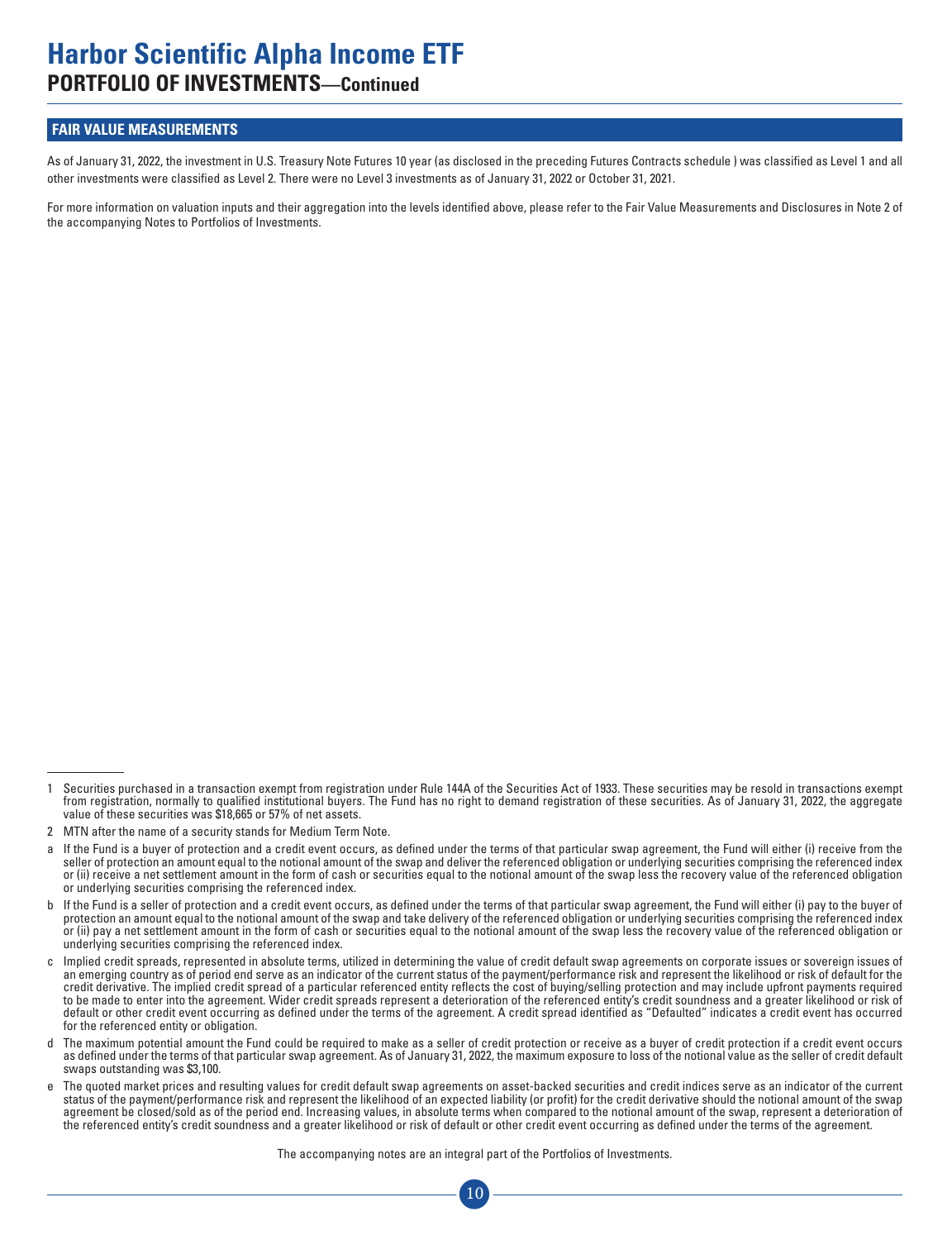#### <span id="page-13-0"></span>**NOTE 1—ORGANIZATIONAL MATTERS**

Harbor ETF Trust (the "Trust") is registered under the Investment Company Act of 1940, as amended (the "Investment Company Act"), as an open-end management investment company. As of January 31, 2022, the Trust consists of three separate portfolios. The portfolios covered by this report are: Harbor Disruptive Innovation ETF, Harbor Scientific Alpha High-Yield ETF, and Harbor Scientific Alpha Income ETF (individually or collectively referred to as a "Fund" or the "Funds," respectively). The shares of each fund are listed and traded on NYSE Arca, Inc. Harbor Capital Advisors, Inc. ("Harbor Capital") is the investment adviser for the Funds.

#### **NOTE 2—SIGNIFICANT ACCOUNTING POLICIES**

#### Security Valuation

The Trust's valuation procedures permit the Funds to use a variety of valuation methodologies, consider a number of subjective factors, analyze applicable facts and circumstances and, in general, exercise judgment, when valuing Fund investments. The methodology used for a specific type of investment may vary based on the circumstances and relevant considerations, including available market data.

Equity securities (including common stock, preferred stock, and convertible preferred stock), exchange-traded funds and financial derivative instruments (such as futures contracts and options contracts, including rights and warrants) that are traded on a national securities exchange or system (except securities listed on the National Association of Securities Dealers Automated Quotation ("NASDAQ") system and United Kingdom securities) are valued at the last sale price on a national exchange or system on which they are principally traded as of the valuation date. Securities listed on the NASDAQ system or a United Kingdom exchange are valued at the official closing price of those securities. In the case of securities for which there are no sales on the valuation day, (i) securities traded principally on a U.S. exchange, including NASDAQ, are valued at the mean between the closing bid and ask price; and (ii) securities traded principally on a foreign exchange, including United Kingdom securities, are valued at the official bid price determined as of the close of the primary exchange. Shares of open-end registered investment companies that are held by a Fund are valued at net asset value. To the extent these securities are actively traded and fair valuation adjustments are not applied, they are normally categorized as Level 1 in the fair value hierarchy. Equity securities traded on inactive markets or valued by reference to similar instruments are normally categorized as Level 2 in the fair value hierarchy. For more information on the fair value hierarchy, please refer to the Fair Value Measurements and Disclosures section.

Debt securities (including corporate bonds, municipal bonds and notes, U.S. government agencies, U.S. treasury obligations, mortgage-backed and asset-backed securities, foreign government obligations, bank loans, and convertible securities, other than short-term securities, with a remaining maturity of less than 60 days at the time of acquisition), are valued using evaluated prices furnished by a pricing vendor selected by the Board of Trustees. An evaluated price represents an assessment by the pricing vendor using various market inputs of what the pricing vendor believes is the fair value of a security at a particular point in time. The pricing vendor determines evaluated prices for debt securities that would be transacted at institutional-size quantities using inputs including, but not limited to, (i) recent transaction prices and dealer quotes, (ii) transaction prices for what the pricing vendor believes are securities with similar characteristics, (iii) the pricing vendor's assessment of the risk inherent in the security taking into account criteria such as credit quality, payment history, liquidity and market conditions, and (iv) various correlations and relationships between security price movements and other factors, such as interest rate changes, which are recognized by institutional traders. In the case of asset-backed and mortgage-backed securities, the inputs used by the pricing vendor may also include information about cash flows, prepayment rates, default rates, delinquency and loss assumption, collateral characteristics, credit enhancements and other specific information about the particular offering. Because many debt securities trade infrequently, the pricing vendor will often not have current transaction price information available as an input in determining an evaluated price for a particular security. When current transaction price information is available, it is one input into the pricing vendor's evaluation process, which means that the evaluated price supplied by the pricing vendor will frequently differ from that transaction price. Securities that use similar valuation techniques and inputs as described above are normally categorized as Level 2 in the fair value hierarchy.

Short-term securities with a remaining maturity of less than 60 days at the time of acquisition that are held by a Fund are valued at amortized cost to the extent amortized cost represents fair value. Such securities are normally categorized as Level 2 in the fair value hierarchy.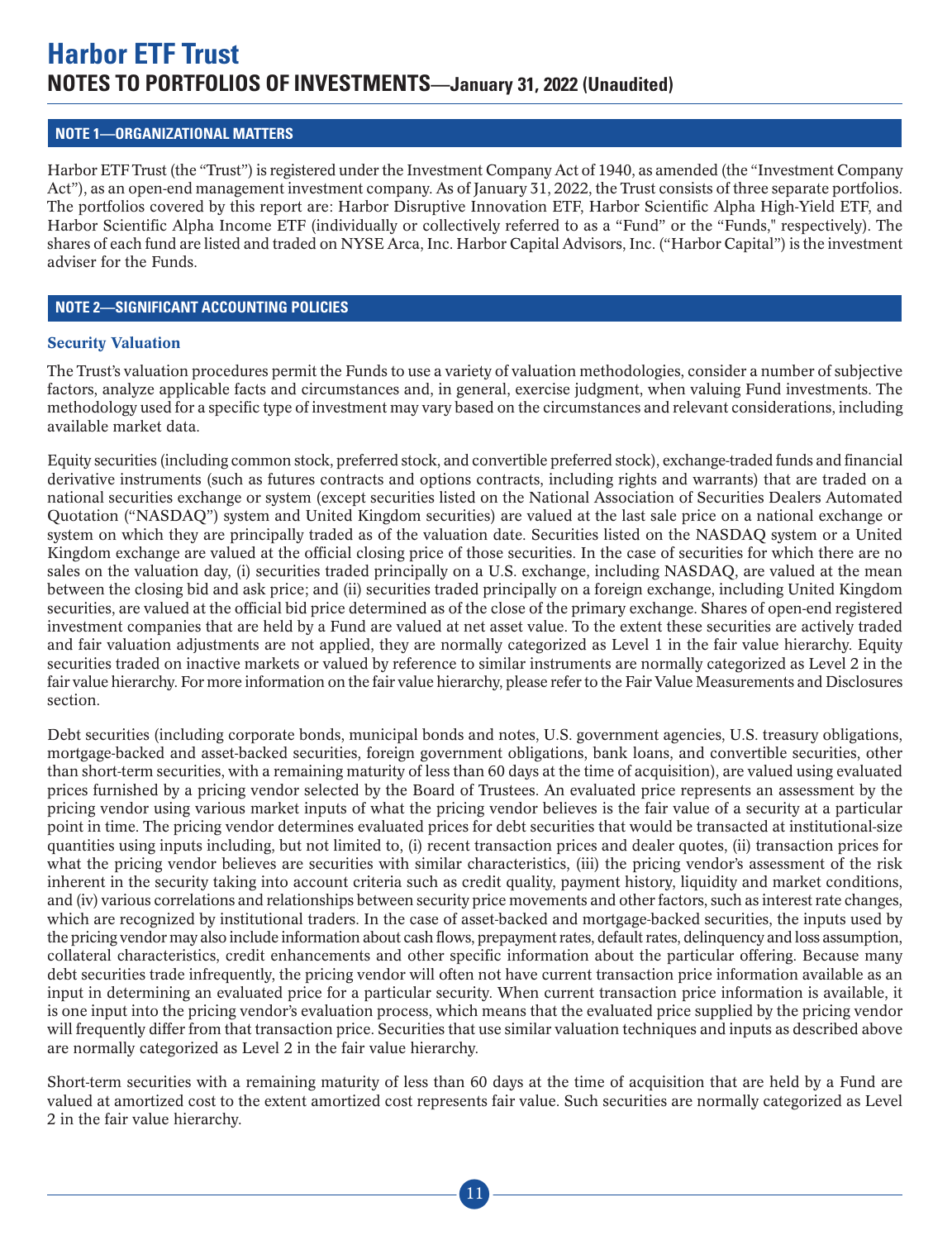#### **NOTE 2—SIGNIFICANT ACCOUNTING POLICIES—Continued**

Centrally cleared swaps derive their value from underlying asset prices, indices, reference rates and other inputs, or a combination of these factors. These derivative instruments are valued using evaluated prices furnished by a pricing vendor selected by the Board of Trustees. In certain cases, when a valuation is not readily available from a pricing vendor, the Fund's subadviser provides a valuation, typically using its own proprietary models. The value of these instruments can be determined by a pricing vendor or subadviser using a series of techniques, including simulation pricing models. The pricing models may use inputs such as issuer details, indices, exchange rates, interest rates, yield curves, and credit spreads, that are observed from actively quoted markets. Centrally cleared swaps are normally categorized as Level 2 in the fair value hierarchy.

When reliable market quotations or evaluated prices supplied by a pricing vendor are not readily available or are not believed to accurately reflect fair value, securities are priced at their fair value as determined by the Trust's Valuation Committee (the "Valuation Committee") pursuant to procedures adopted, and subject to oversight, by the Board of Trustees. The Valuation Committee is comprised of a trustee and officers of the Trust and employees of Harbor Capital with relevant experience or responsibilities. Each security for which the Valuation Committee determines a fair value, including the basis for the fair value decision, is reviewed by the Board of Trustees at its regularly scheduled board meetings. Securities valued using fair valuation methods that incorporate significant unobservable inputs are normally categorized as Level 3 in the fair value hierarchy.

#### Fair Value Measurements and Disclosures

Various inputs may be used to determine the value of each Fund's investments, which are summarized in three broad categories defined as Level 1, Level 2, and Level 3. The inputs or methodologies used for valuing investments are not necessarily indicative of the risk associated with investing in those investments. The assignment of an investment to Levels 1, 2, or 3 is based on the lowest level of significant inputs used to determine its fair value.

Level 1–Quoted prices in active markets for identical securities.

- Level 2–Other significant observable inputs (including quoted prices for similar securities, interest rates, prepayment speeds, credit risk, etc.).
- Level 3–Significant unobservable inputs are used in situations where quoted prices or other observable inputs are not available or are deemed unreliable. Significant unobservable inputs may include each Fund's own assumptions.

The categorization of investments into Levels 1, 2, or 3, and a summary of significant unobservable inputs used for Level 3 investments, when applicable, can be found at the end of each Fund's Portfolio of Investments schedule.

Each Fund used observable inputs in its valuation methodologies whenever they were available and deemed reliable.

#### Securities Transactions

Securities transactions are accounted for on the trade date (the date the order to buy or sell is executed).

Please refer to the most recent annual or semi-annual reports on the Harbor Capital's website at *harborcapital.com* for more information regarding each Fund's significant accounting policies, investments, and related transactions.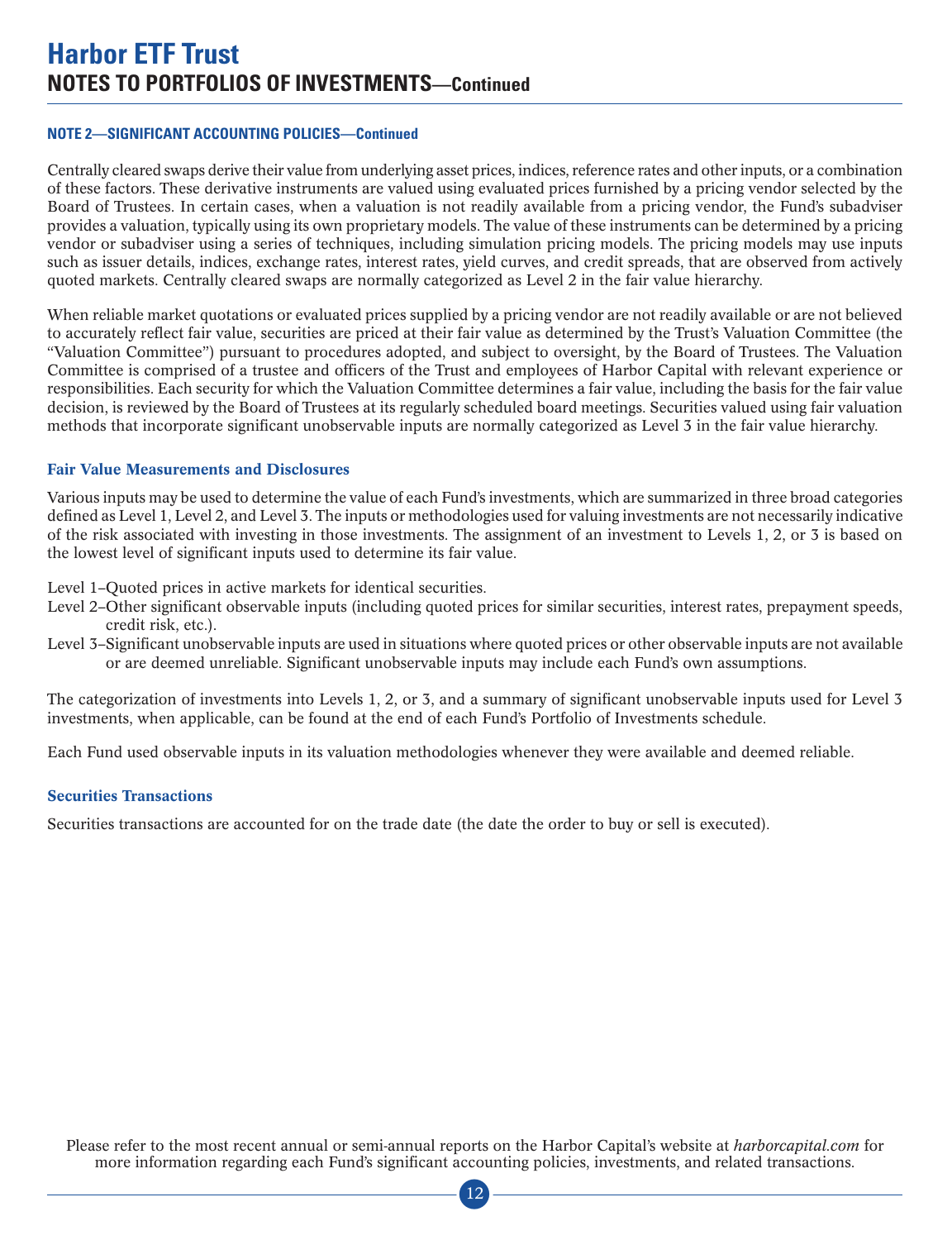